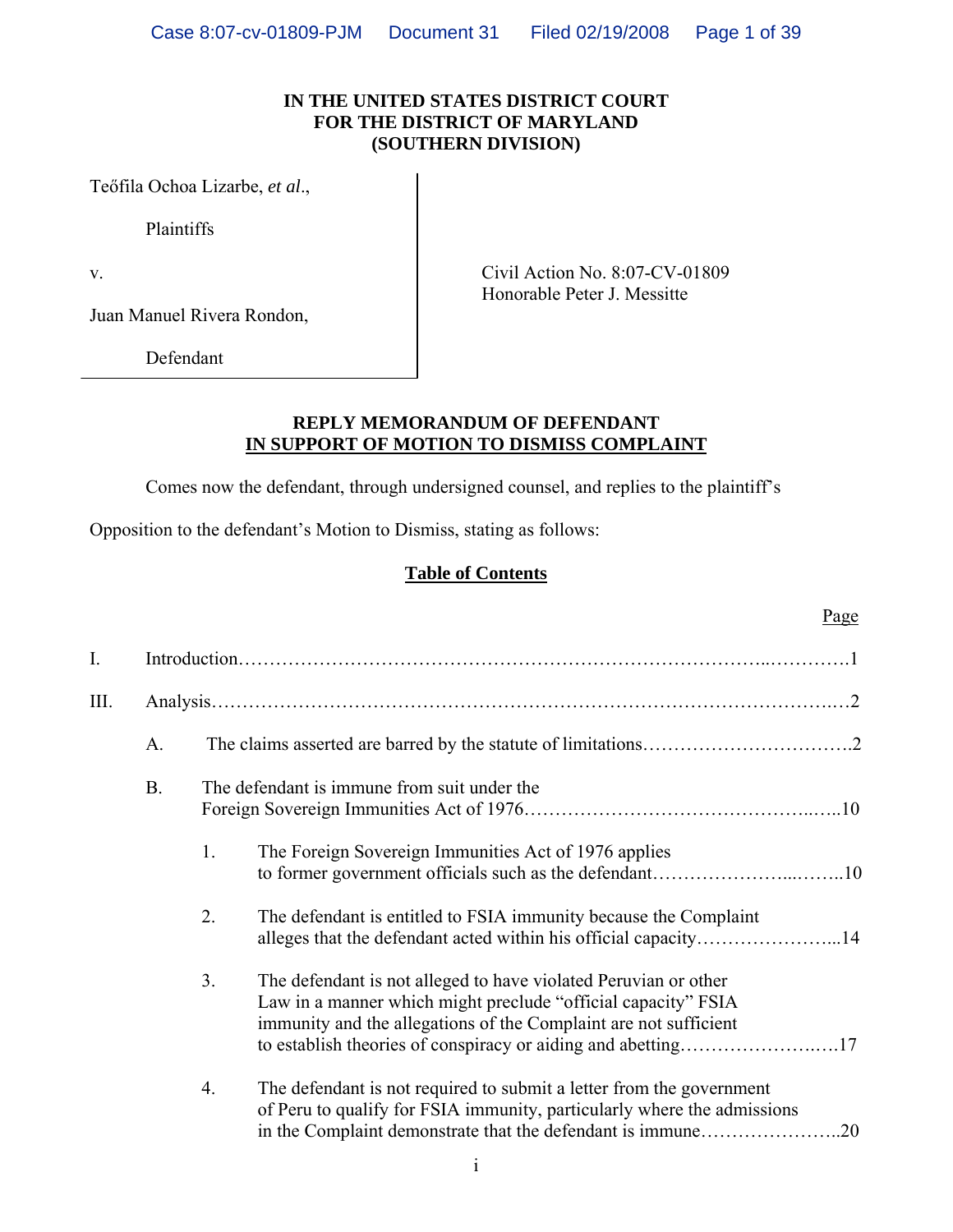|    | $C$ . |                                                                                                                                                                                                                                                                                                                 |  |  |  |
|----|-------|-----------------------------------------------------------------------------------------------------------------------------------------------------------------------------------------------------------------------------------------------------------------------------------------------------------------|--|--|--|
|    | D.    |                                                                                                                                                                                                                                                                                                                 |  |  |  |
|    | Ε.    |                                                                                                                                                                                                                                                                                                                 |  |  |  |
|    | F.    | The Complaint fails to state a claim upon which relief can be granted28                                                                                                                                                                                                                                         |  |  |  |
|    |       | 1.<br>The plaintiffs have not and cannot state a claim for conspiracy, aiding<br>and abetting or "joint criminal enterprise" because the defendant is<br>only alleged to have joined with other soldiers in connection with the<br>allegations of the Complaint and the army cannot conspire with itself28      |  |  |  |
|    |       | 2.<br>The plaintiffs have not and cannot state a cause of action<br>for conspiracy, aiding and abetting or "joint criminal<br>enterprise" because the defendant is not alleged to have<br>had any knowledge of the events at Accomarca before<br>they occurred; nor are there allegations sufficient to suggest |  |  |  |
|    |       | that the defendant was knowingly part of a "cover up."30                                                                                                                                                                                                                                                        |  |  |  |
|    |       | There is no such cause of action as civil "joint criminal enterprise."33<br>3.                                                                                                                                                                                                                                  |  |  |  |
|    |       | The plaintiffs have not and cannot state<br>4.                                                                                                                                                                                                                                                                  |  |  |  |
|    | G.    | The Alien Tort Claims Act does not provide this<br>court with jurisdiction over the present claims                                                                                                                                                                                                              |  |  |  |
|    | H.    |                                                                                                                                                                                                                                                                                                                 |  |  |  |
|    | I.    | The claims brought by the estates of the decedents should<br>be dismissed because they are not alleged to have appeared<br>before this Court through duly-appointed personal                                                                                                                                    |  |  |  |
|    |       |                                                                                                                                                                                                                                                                                                                 |  |  |  |
| Ш. |       |                                                                                                                                                                                                                                                                                                                 |  |  |  |
|    |       |                                                                                                                                                                                                                                                                                                                 |  |  |  |
|    |       |                                                                                                                                                                                                                                                                                                                 |  |  |  |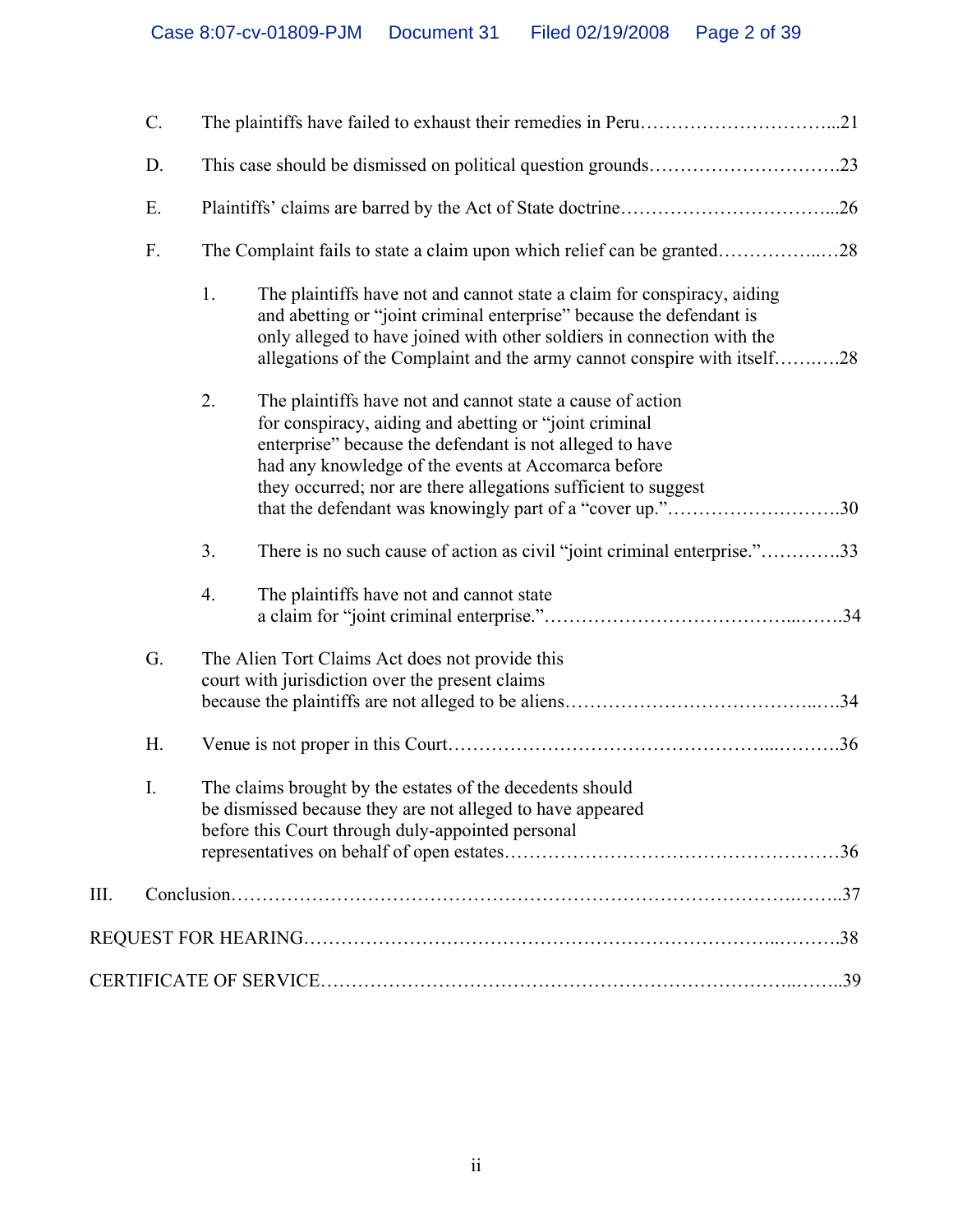#### **I. Introduction**

 This lawsuit should be dismissed. Nothing in the 59-page Opposition filed by the plaintiffs changes this fact or significantly impacts any of the analysis in the Motion to Dismiss. If anything, the plaintiff's Opposition reveals the *total lack of any substantive allegations* against the defendant. Mr. Rondon is alleged *only* to have: 1) been a low-ranking officer in the Peruvian military; 2) attended a meeting he was ordered to attend where he was told his unit would block a road during a military operation against a terrorist group recognized as such by the United States; 3) followed orders by reporting to duty at the designated road; and 4) accurately filed a report to the effect that neither he nor his unit came into contact with any civilians. There is no allegation that the defendant committed any further acts of any type. Importantly, there is no allegation that the atrocities at Accomarca were planned in advance or that the defendant knew of any such plan. Nor is there an allegation that the defendant *knowingly* covered up any atrocities.

 Instead of allegations against the defendant, the plaintiffs, in both the Complaint and their Opposition, have provided the Court with page after page of scathing political critiques of the Peruvian executive, the Peruvian military and the policy decisions the plaintiffs allege resulted in a massacre at Accomarca, which was alleged committed by certain individuals who are *not* defendants here. None of these issues are properly before this Court. Instead, o*ne man stands accused here and he is accused of virtually nothing*.

 This matter should not survive the present motion as a matter of law for the following reasons, any one of which, standing alone, is sufficient to dismiss the Complaint:

1) this case has been filed almost 22 years after the alleged events, and is therefore barred by the ten-year limitations period provided in 28 U.S.C.A. § 1350. The doctrine of equitable tolling is unavailable here for the many reasons discussed below.

2) United States courts have no subject matter jurisdiction over actions taken by foreign officials in an "official capacity."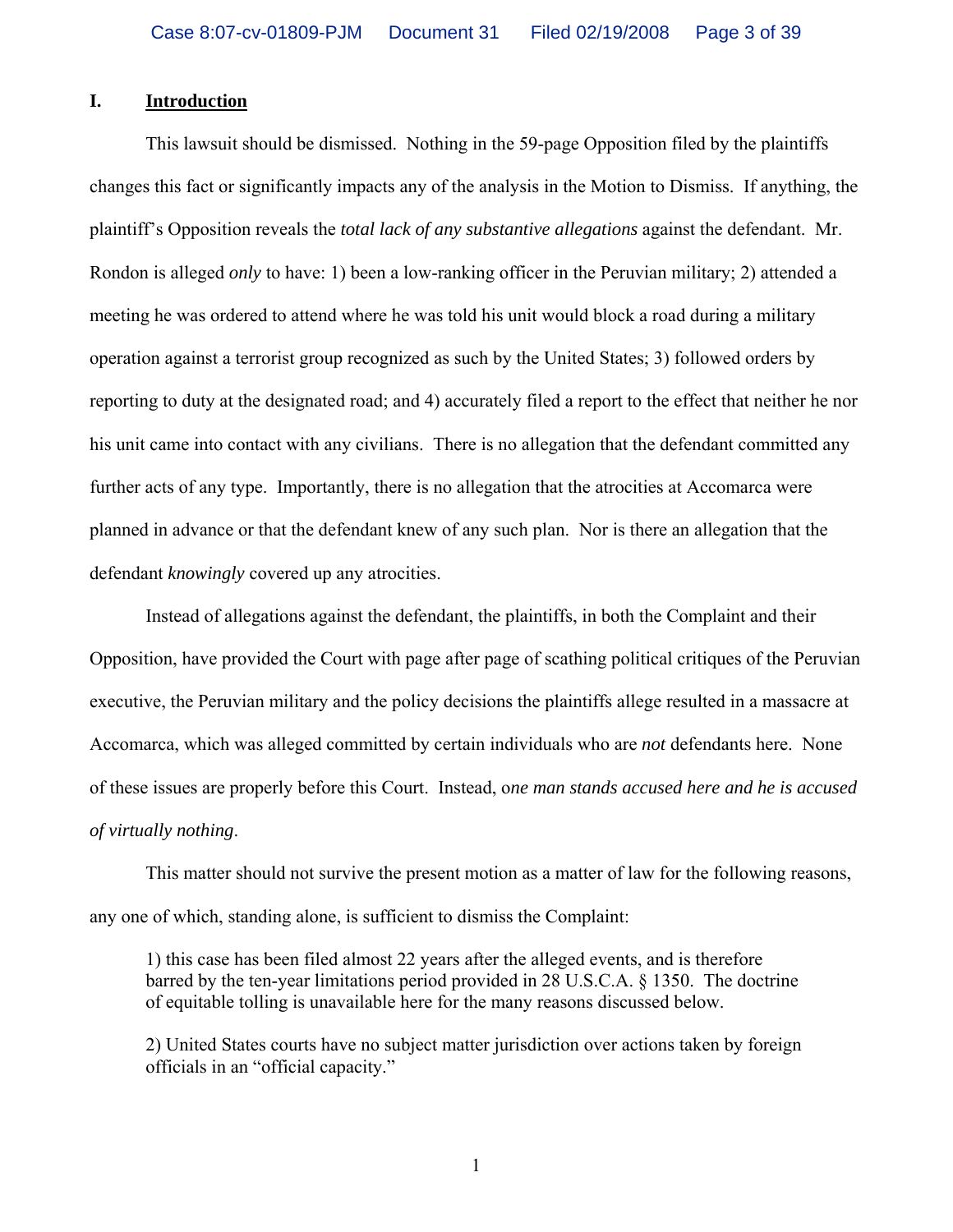3) the Torture Victims Protection Act precludes suits in circumstances where there is an adequate process for dealing with the alleged wrongs in the country where they occurred - in this case, Peru.

4) the Complaint raises non-justiciable political questions regarding the propriety of military tactics and techniques used against the Shining Path terrorists at a time when Peru was receiving military training and other aid from the United States.

5) the Complaint should be dismissed under the Act of State doctrine because the defendant was acting in an official capacity as an officer in the Peruvian Army on behalf of Peru.

6) the Complaint fails to state a cause of action due to the almost total lack of any allegations that the defendant did anything for which he might reasonably be held liable.

7) this Court does not have jurisdiction under the Alien Tort Claims Act because the plaintiffs are not aliens.

8) the claims brought by the estates of the decedents should be dismissed because they are not *alleged* to have appeared before this Court through duly-appointed personal representatives on behalf of open estates and one plaintiff now admits to having filed this case in a representative capacity despite having no legal right to do so.

9) under the Foreign Sovereign Immunity Act, venue for this claim is only proper, if at all, in the United States District Court for the District of Columbia.

# **III. Analysis**

 $\overline{a}$ 

# **A. The claims asserted are barred by the statute of limitations.**

The plaintiffs do not attempt to argue that the events at issue, having occurred 22 years ago, fall

within any relevant statute of limitations.<sup>1</sup> Instead, they rely entirely on the *disfavored* doctrine of

"equitable tolling." The plaintiff's entire case, therefore, relies on a doctrine the Fourth Circuit Court

of Appeals has cautioned should apply only sparingly and in the most extreme circumstances:

<sup>&</sup>lt;sup>1</sup> The plaintiffs claim, at page 12 of their Opposition, that, "Rondon accepts that all Plaintiffs" claims are subject to a 10year statute of limitations." Respectfully, this is *not* the position stated in the defendant's papers. Instead, the defendant stated as follows in its initial Motion to Dismiss at pages 7-8 (the very pages cited by the plaintiffs for the contrary statement quoted above): "The Torture Victims Protection Act (TVPA) contains a ten-year statute of limitations. *See* 28 U.S.C.A. § 1350, note.<sup>1</sup> ("No action shall be maintained under this section unless it is commenced within 10 years after the cause of action arose."). In certain cases, the TVPA's ten-year statute of limitations can be applied to a cause of action arising under the Alien Tort Claims Act, 28 U.S.C.A. § 1350 (ATCA).<sup>1</sup> See, e.g., Doe v. Islamic Salvation Front, 257 F.Supp.2d 115, 119 (D.D.C. 2003).**The defense assumes for purposes of this motion,** *without conceding the point***, that the ATCA counts asserted here qualify for the TVPA's ten-year statute of limitations. In any event, ten years is certainly the longest limitations period even arguably applicable to the two types of statutory claims brought here.** **Thus, the present lawsuit was filed approximately 12 years after the end of the longest possible limitations period."** *Id*. This was and remains the defendant's position on the issue.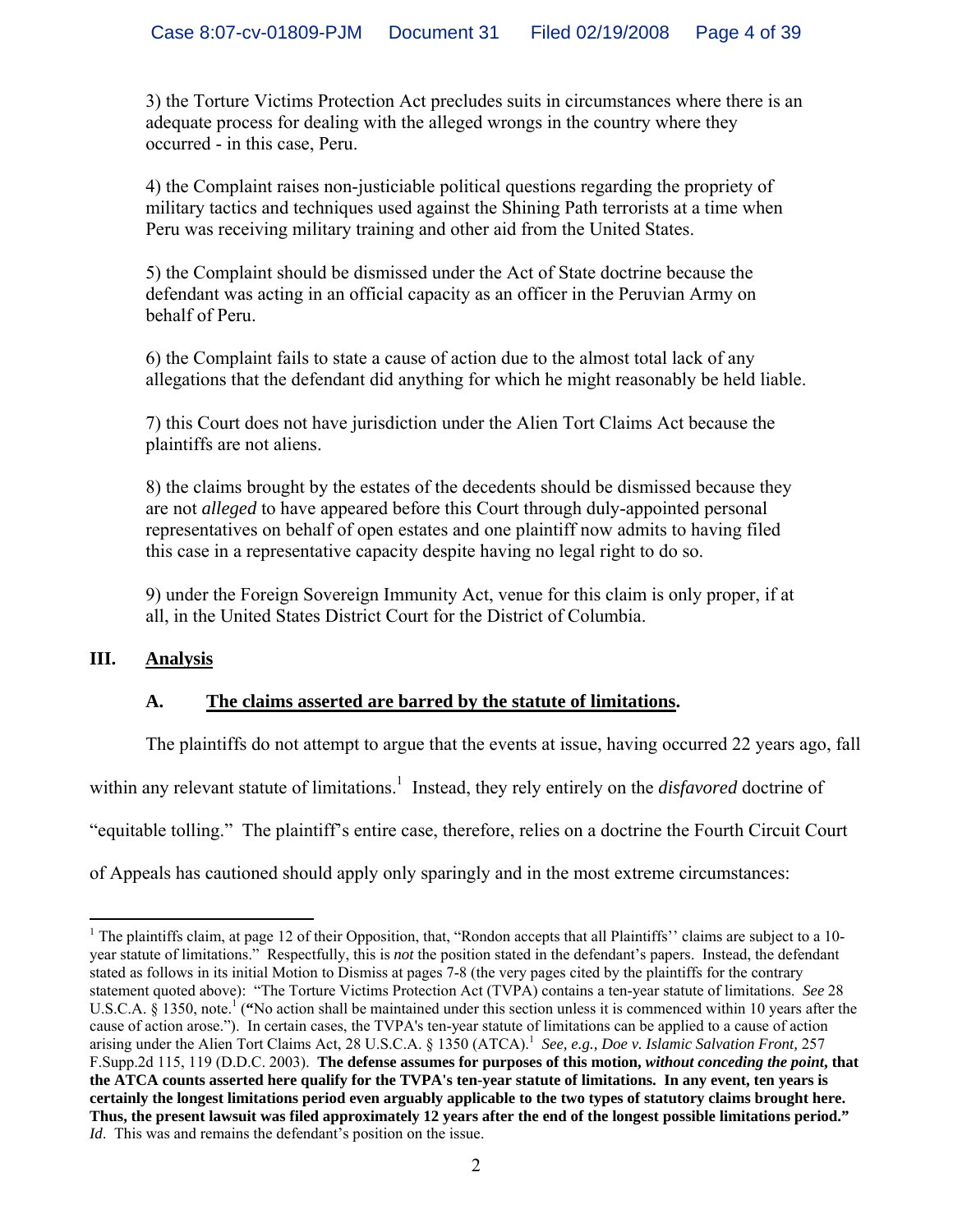**…any invocation of equity to relieve the strict application of a statute of limitations must be guarded and infrequent, lest circumstances of individualized hardship supplant the rules of clearly drafted statutes. To apply equity generously would loose the rule of law to whims about the adequacy of excuses, divergent responses to claims of hardship, and subjective notions of fair accommodation. We believe, therefore, that any resort to equity must be reserved for those rare instances where-due to circumstances external to the party's own conduct-it would be unconscionable to enforce the limitation period against the party and gross injustice would result.** 

*Harris v. Hutchinson*, 209 F.3d 325, 328 - 330 (C.A.4 Md., 2000) (emphasis added).

 First, the plaintiffs cite three cases to argue that equitable tolling is "frequently applied" under the Torture Victims Protection Act (TVPA) and further cite some legislative history which suggests that it might apply in certain TVPA cases. Of course, there are also examples of Courts refusing to apply equitable tolling in cases such as this. *See, e.g.*, *Van Tu v. Koster*, 364 F.3d 1196, 1199 -

1200 (C.A.10 2004).

*Van* was an Alien Tort Claims Act case like the current matter. The plaintiffs were residents of the Village of Son My in the Republic of Vietnam. They brought suit on their behalf and as representatives of deceased victims and survivors of the My Lai Massacre, which occurred thirty-two years prior to the filing of the suit. The defendants were alleged to have committed atrocities, including murder, against civilian residents of the village of Son My (My Lai). In *Van*, the district court entered an order dismissing the entire action, with prejudice, on statute-of-limitations grounds. The Tenth Circuit Court of Appeals upheld the dismissal, stating as follows:

The district court properly determined that plaintiffs were required to bring their action within the ten-year statute of limitations, and that they failed to do so….Plaintiffs argue that the aforementioned statutes of limitations should be tolled because of exceptional circumstances. We agree with the district court that **even if some degree of equitable tolling were appropriate on the basis of plaintiffs' poverty, their status as subjects of a Communist government, the Vietnam War, and their inability to travel, plaintiffs have made no showing sufficient to justify tolling the** *Bivens* **claim for twenty-eight years, and their** *Alien Tort Statute claim for twenty-two*. We therefore reject their equitable tolling argument.

*Van Tu v. Koster*, 364 F.3d 1196, 1199 - 1200 (C.A.10 2004) (emphasis added).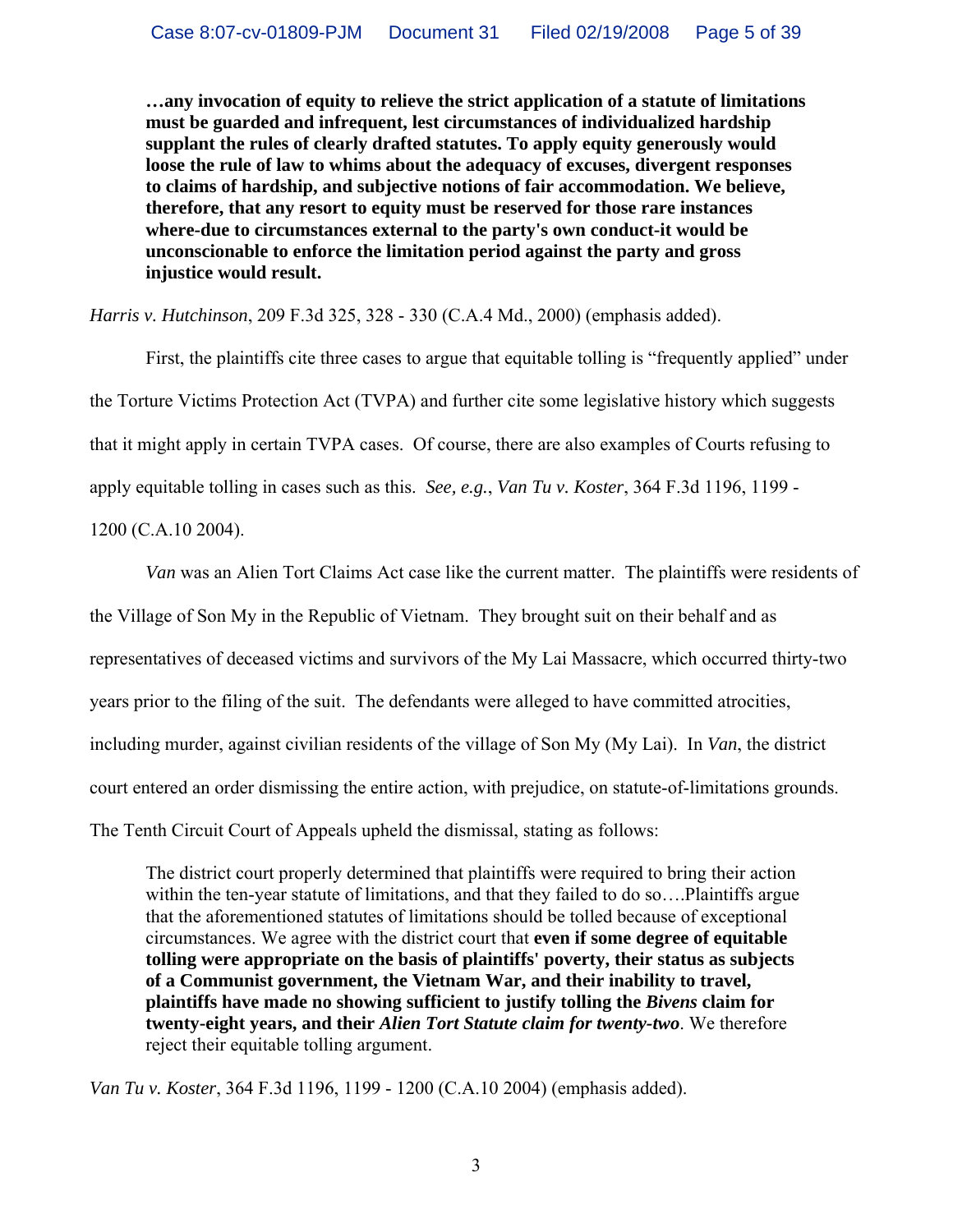The plaintiffs attempt to distinguish *Van* by suggesting that the *Van* "plaintiffs made no allegation to the effect that some official policy or conduct placed them in fear for their lives if they were to pursue their rights or commence litigation, nor did they contend that any other external forces effectively prevented them from protecting their interests." *See* Opposition at 15. In point of fact, the *Van* Court notes that the plaintiffs there argued for equitable tolling "on the basis of plaintiffs' poverty, their status as subjects of a Communist government, the Vietnam War, and their inability to travel." *Van Tu v. Koster*, 364 F.3d 1196, 1199 -1200 (2004). These reasons are very similar to those asserted by the plaintiffs here. Certainly, there can be no doubt but that the plaintiffs were incorrect to suggest that *Van* did not involve allegations that "external forces effectively prevented [the plaintiffs] from protecting their interests." Clearly, this is exactly what was asserted in *Van* and exactly what the Court rejected in refusing to apply the very doctrine urged by the plaintiffs here.

 However, in suggesting that equitable tolling is sometimes applied in cases such as this (while begrudgingly admitting that sometimes it is not), the plaintiffs divert attention from the appropriate analysis. The plaintiffs' argument in this regard is little more than the classic, "straw man" approach in which a litigant sets up an easily-rebutted position not actually asserted by his opponent and then rebuts it. It is certainly the case that equitable tolling might apply in the appropriate case under the statutes at issue here, just as equitable tolling might *not* apply in a given case. The issue which the plaintiffs painstakingly ignore is that there is an analysis applied by Courts to determine whether equitable tolling should apply under the facts and circumstances of a given case.

 The question is not whether equitable tolling can ever apply to a case such as this, but whether it applies to the facts and circumstances of this case. In answering this question, there is a multi-part test applied in the defendant's papers, but entirely ignored by the plaintiffs, apparently because the plaintiffs recognize that they cannot meet the standard for equitable tolling applied by the Courts:

there are three principal, though not exclusive, situations in which equitable tolling may be appropriate: (1) where the defendant has actively misled the plaintiff respecting the plaintiff's cause of action; (2) where the plaintiff in some extraordinary way has been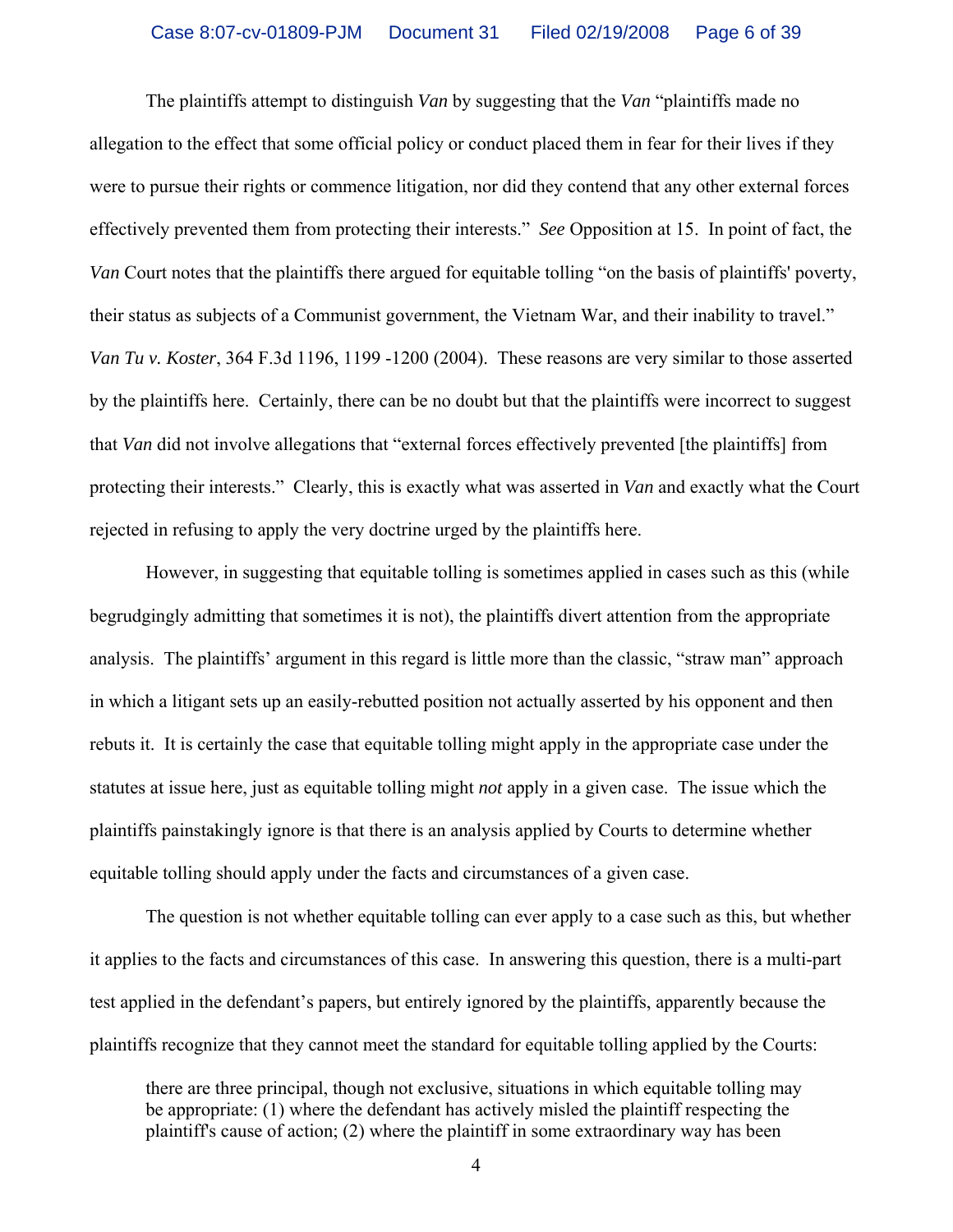prevented from asserting his or her rights; or (3) where the plaintiff has timely asserted his or her rights mistakenly in the wrong forum.

*Oshiver v. Levin, Fishbein, Sedran & Berman*, 38 F.3d 1380, 1387 (C.A.3 Pa. 1994) (*citing School* 

*Dist. v. Marshall,* 657 F.2d 16, 19-20 (3d Cir. 1981) (*quoting Smith v. American President Lines, Ltd.,*

571 F.2d 102, 109 (2d Cir. 1978)); *see also Miller v. Beneficial Management Corp.,* 977 F.2d 834, 845

(3d Cir. 1992); *Okokuro v. Pennsylvania Dept. of Welfare ,* 2001 WL 185547, 4 (E.D.Pa. 2001). The

Seventh Circuit has recognized an additional test for the application of equitable tolling which cannot

be met here:

Under the equitable tolling doctrine, when the wrongdoing "has been concealed or is of such a nature as to conceal itself, the statute of limitations is tolled until the plaintiff has obtained knowledge of the fraud *or in the exercise of due care should have obtained knowledge of the fraud.*" *Sperry v. Barggren,* 523 F.2d 708, 710 (7th Cir. 1975) (citations omitted) (emphasis supplied). Although the plaintiff need not allege affirmative acts of concealment under this doctrine, the plaintiff must establish due diligence in inquiring into the circumstances surrounding the alleged wrongdoing. *Tomera v. Galt,* 511 F.2d 504, 510 (7th Cir. 1975).

*United Nat. Records, Inc. v. MCA, Inc.*, 609 F.Supp. 33, 37 (D.C. Ill. 1984). Ultimately, the Supreme

Court has summarized the requirements for the application of the doctrine of equitable tolling in

federal courts as follows:

Federal courts have typically extended equitable relief only sparingly. We have allowed equitable tolling in situations where the claimant has actively pursued his judicial remedies by filing a defective pleading during the statutory period, or where the complainant has been induced or tricked by his adversary's misconduct into allowing the filing deadline to pass. We have generally been much less forgiving in receiving late filings where the claimant failed to exercise due diligence in preserving his legal rights.

*Irwin v. Veterans Administration,* 498 U.S. 89, 96, 111 S.Ct. 453, 457-58, 112 L.Ed.2d 435 (1990).

None of the relevant factors from any of these cases are present in this case. Here, it is not

alleged that the defendant himself did anything to actively mislead the plaintiffs respecting the

plaintiffs' cause of action. Nor is there any allegation here that the plaintiffs have timely asserted their

alleged rights mistakenly in the wrong forum. Likewise, the plaintiffs do not assert that any

wrongdoing was concealed (in fact, they allege that they were witnesses to the wrongdoing - albeit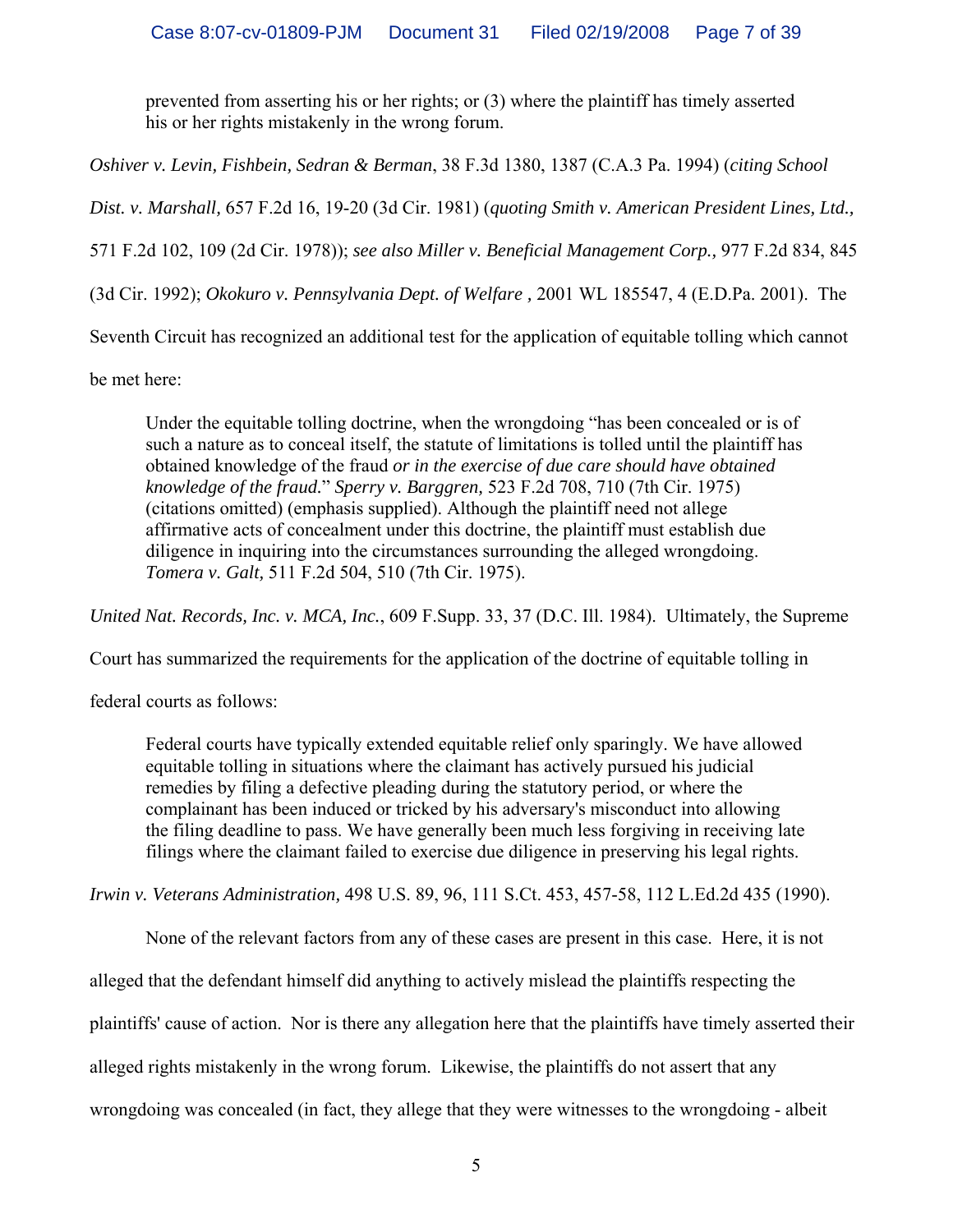wrongdoing committed by others not party to this lawsuit). Finally, there is no allegation sufficient to support a finding that the plaintiffs exercised due diligence (or any diligence at all) in seeking to preserve their claims.

 This leaves only the argument that the plaintiffs **"in some extraordinary way"** were prevented from asserting their rights. *See Oshiver v. Levin, Fishbein, Sedran & Berman*, 38 F.3d 1380, 1387 (C.A.3 Pa. 1994). In order to apply equitable tolling under this prong of the analysis, the plaintiffs bear the heavy burden that **"any resort to equity must be reserved for those rare instances where-due to circumstances external to the party's own conduct-it would be** *unconscionable* **to enforce the limitation period against the party and** *gross injustice* **would result."** *See Harris v. Hutchinson*, 209 F.3d 325, 328 - 330 (C.A.4 Md., 2000).

 In an attempt to meet this burden, the Complaint alleges that, "Plaintiffs could not have brought a lawsuit in the United States against Defendant Rivera Rondon…prior to the removal of Alberto Fujimori…as president of Peru in or about November 2000" given the allegedly repressive nature of the Fujimori presidency. *See* Complaint, ¶81. First, there are strong echoes in this argument of the position **rejected** in *Van* regarding the plaintiffs there living under a communist regime. If living under the repressive communist government in post-war Vietnam is not sufficient grounds to toll the statute, neither is living in Peru in the 1980's and 1990's.

 Second, the admissions in the Complaint demonstrate the total fallacy of the plaintiffs' position. There was no bar to investigating or filing the present claim as a result of the Fujimori presidency because, *according to the Complaint*, the claims asserted here were in fact being investigated and filed in multiple forums while Mr. Fujimori was president. Specifically, the Complaint alleges that during the Fujimori presidency: 1) "In or about October 1985, the Peruvian Senate commission published its report concluding that 69 people were killed in the Accomarca [events]." *see* Complaint, ¶91; 2) "Around the same time [*i.e.*, October 1985], both government prosecutors and military authorities opened their own investigations." *see* Complaint, ¶91; 3) "[T]he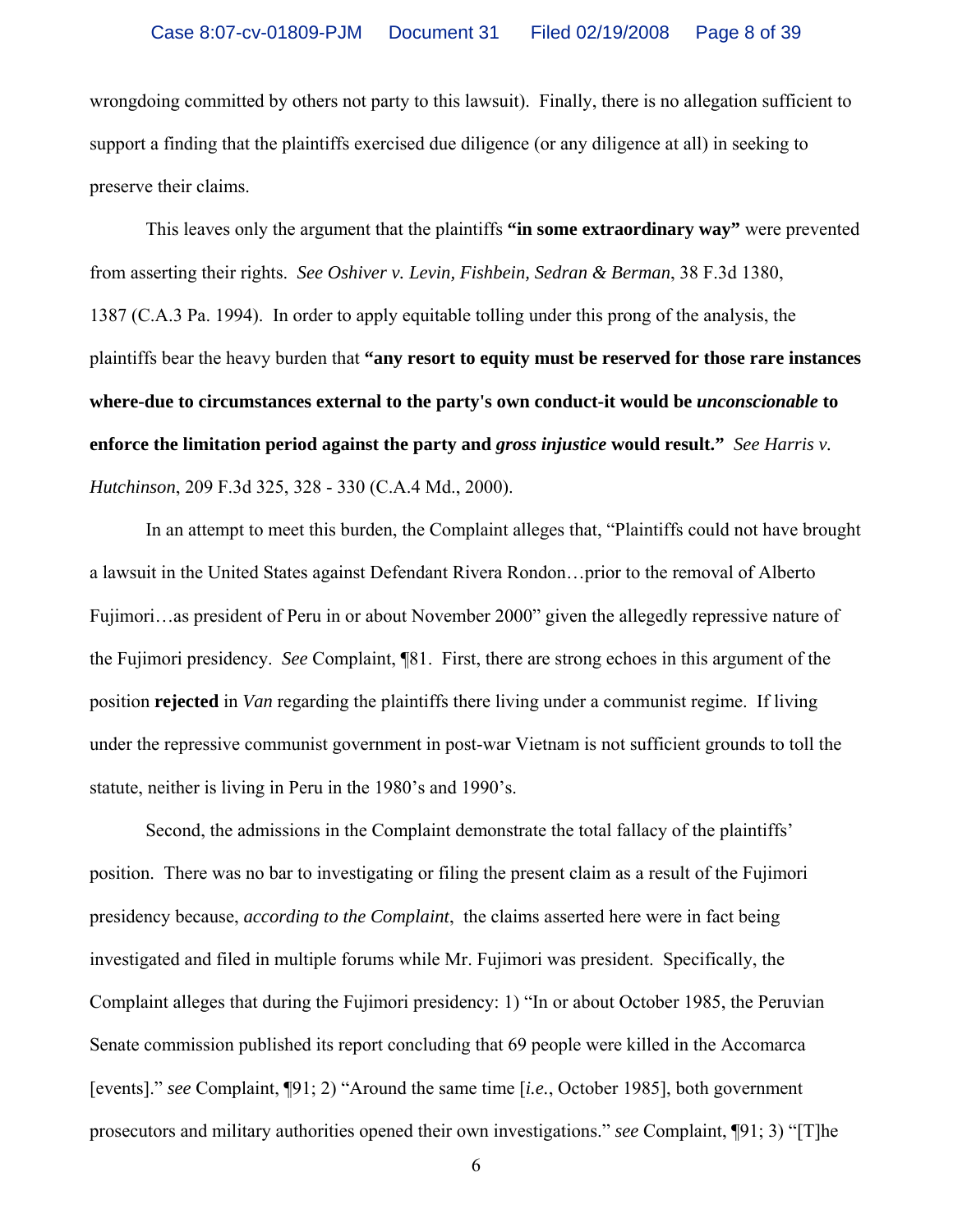Peruvian Supreme Court eventually ruled that the case was solely within the jurisdiction of the military justice system." *see* Complaint, ¶91; 4) "In or about 1987, two years after the Accomarca [events], a military court absolved Defendant Rivera Rondon and others…." *see* Complaint, ¶93; and 5) "The court's 1987 ruling was thrown out by the Supreme Council for Military Justice. In or about 1989 the lower military court again dismissed the charges against all the defendants [including Rondon] except Hurtado [who is not a party here]." *see* Complaint, ¶94.

 The plaintiffs admit in their Complaint that within the statute of limitations, the Peruvian Senate, government prosecutors, military authorities, military courts and the Peruvian Supreme Court were all investigating and adjudicating issues related to the events at Accomarca. Having so admitted, the plaintiffs next strain credulity by asking this Court to accept that no one could investigate or file these claims within the statute of limitations. $2$ 

 The plaintiffs claim to have been unable to investigate their potential suit prior to 2000, but in the same Complaint they allege that a Peruvian Senate Commission Report, *including the defendant's name and details of his alleged involvement*, was made public in 1985. *See* Complaint ¶ 91. The plaintiffs' Opposition utterly fails to address the fact that the existence of the numerous contemporaneous investigations and the public findings related thereto *preclude* any reliance on the doctrine of equitable tolling:

## **Where regulatory or other proceedings involving the defendant's wrongdoing are recorded, the plaintiff may be held to a standard of inquiry notice and may not successfully invoke the equitable tolling doctrine.**

 $\overline{a}$ 

 $2$  Likewise, as noted in the Motion to Dismiss, the events at Accomarca were contemporaneously known virtually worldwide. *See* Motion to Dismiss, Exhibit 1 (October 24, 1985 *New York Times* article reporting that, "Andean peasants asserted today that soldiers in Ayacucho Province shot or stabbed to death 59 people in a massacre in two villages late in August"… "A [Peruvian] military investigation confirmed that at least 49 people were slain by soldiers on Aug. 14 in the hamlet of Accomarca, also in Ayacucho Province." ); *see* Motion to Dismiss*,* Exhibit 2 (September 19, 1985 *Houston Chronicle* article reporting that the Peruvian "government revealed that soldiers massacred about 40 peasants in an Andean village last month….The disclosure Wednesday by President Alan Garcia's new administration was the first time in the five-year war against the Shining Path, a Maoist guerrilla movement, that Peru's government or armed forces acknowledged that soldiers killed civilians….Garcia has put the Joint Armed Forces Command under orders to end human rights abuses….Garcia directed the military last week to make an 'exhaustive investigation'…."). The fact that "Andean peasants," *one of whom was named in the article*, were free to speak out about the events in question to the extent of being quoted in the *New York Times* mere months afterwards in 1985 flies in the face of the plaintiffs' position that the regime publicly investigating these events was so repressive that this case could not be brought until 22 years later.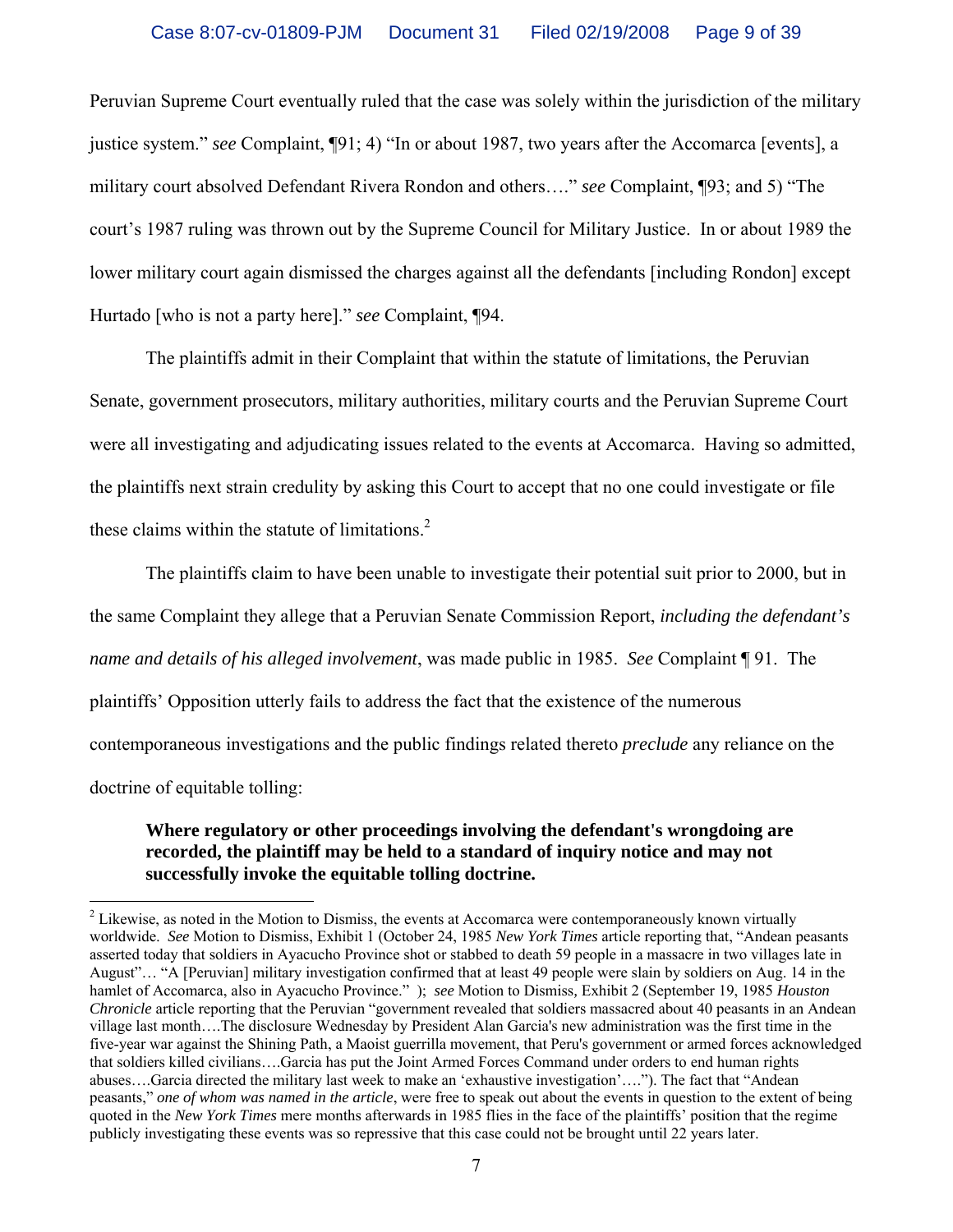*Council v. Better Homes Depot, Inc.*, 2006 WL 2376381, \*10 (E.D.N.Y 2006); *see also Armstrong v. McAlpin,* 699 F.2d 79, 90 (2d Cir. 1983) (appellant plaintiffs' failure to timely file was inexcusable, because they should have discovered the fraud with reasonable diligence due to well publicized Securities Exchange Commission action).

 In response to the foregoing, the plaintiffs shy away from any application of the law or the appropriate tests for equitable tolling and assert *argument unfettered by authority*. First, the plaintiffs suggest that "[t]he opportunities open to citizens…cannot be equated to those available to government officials," and that, "[k]nowledge of the identity of the wrongdoer does not immediately create the circumstances which make the investigation and prosecution of the wrongdoing possible." *See* Opposition at 19. These arguments ignore the reality of how the contemporaneous Peruvian investigations were conducted - by reliance on eyewitnesses. Eyewitnesses came forward and offered testimony during the various investigations. The fact that they did so certainly demonstrates that doing so was possible.

 Moreover, the point is not that the plaintiffs might have taken the types of actions taken by the various government entities at issue in Peru or the witnesses appearing before them. Instead, as a result of the government investigations performed, the plaintiffs knew all they needed to know to file this suit in the United States within the statute of limitations.

 Next, the plaintiffs asserted that the statute should be tolled because they were minors at the time of the incident in question. However, the plaintiffs note at page 18 of their Opposition that they reached the age of majority in 1991 - *more than ten years before the case was filed*. As a result, even if the statute was tolled until 1991, the claim at issue is *still* untimely. Furthermore, the plaintiff has cited no precedent for the notion that federal courts have accepted the doctrine that TVPA or ATCA claims for minors are equitably tolled until they reach the age of majority.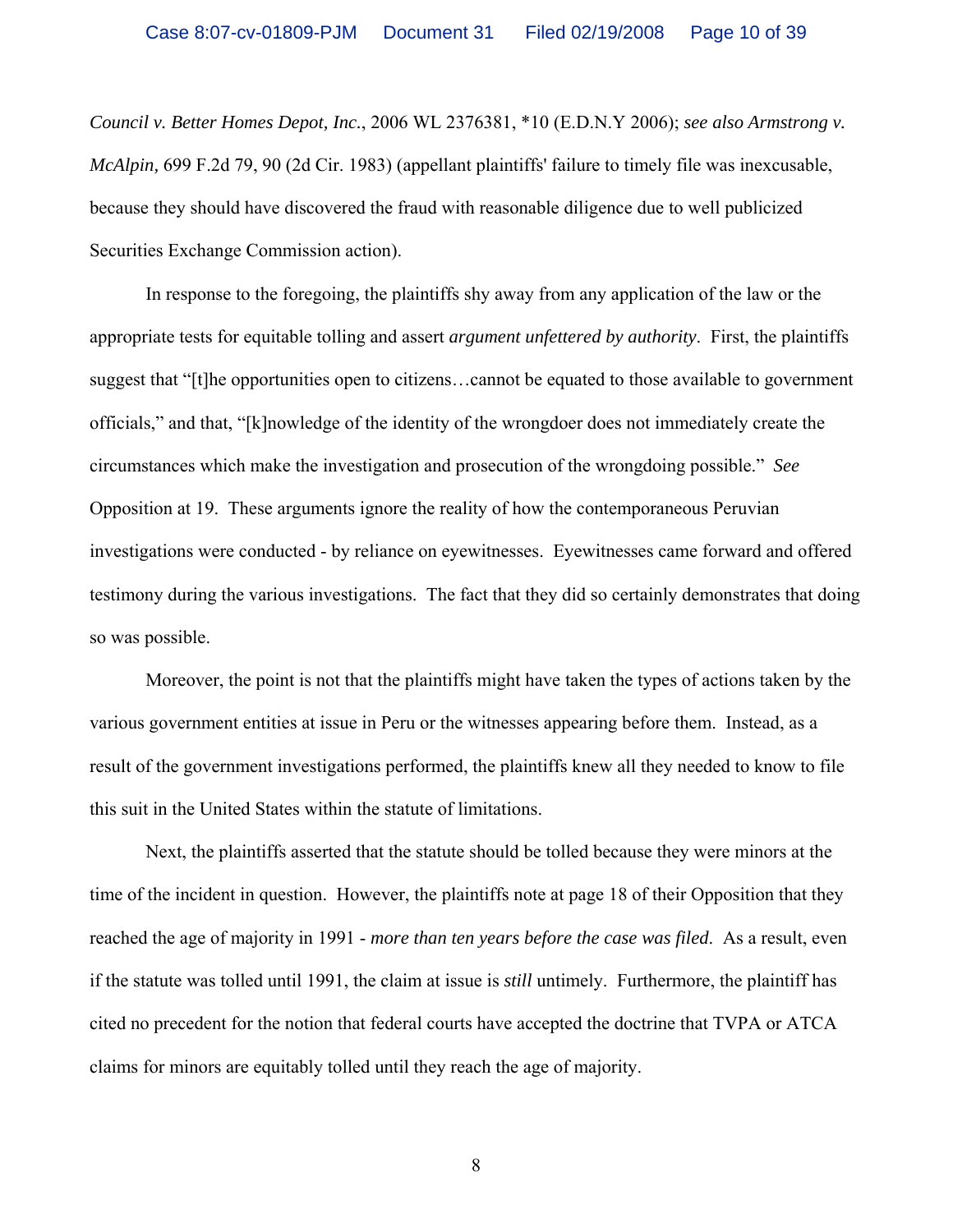The plaintiffs further assert that the statute of limitations should be equitably tolled until 1992 or 1993 when Mr. Rondon is alleged to have entered the United States. Again, this argument is entirely unavailing because even if the statute was tolled for this time period, the claim at issue was filled in 2007 - *14 years after Mr. Rondon is alleged to have come to the United States and 4 years after any applicable statute of limitations ran*.

 Employing a feeble *non sequitur*, the plaintiffs argue that because abuses continued after the Peruvian Senate Report, that effort was "futile," so the statute of limitations should be tolled. *See* Opposition at 19. Again, the point is not whether the investigations in Peru resulted in an outcome the plaintiffs liked, but whether they provided the plaintiffs with the information necessary to file their claims here within the statute of limitations. Given that these investigations clearly did serve this purpose, as admitted in the Complaint, there are no grounds for equitable tolling.

 The Complaint alleges that the events in question took place in 1986. The plaintiffs claim they enjoy the benefit of a 10-year statute of limitations. Therefore, they had until 1996 to file their claims. According to the plaintiffs, prior to the 1996 expiration of the statute of limitations:

1) the plaintiffs were no longer minors and had reached the age of 22;

- 2) the defendant was living in the United States and subject to suit here;
- 3) the plaintiffs knew or should have known the details of the events at Accomarca because they claim to have been eyewitnesses *see* Complaint ¶ 8, 10; and
- 4) the plaintiffs knew or should have known of the defendant's alleged role in the events at Accomarca because it was made public years earlier in a Peruvian Senate Report.

Thus, *these claims were ripe and could have been filed within the statute of limitations*. As a result, this case is not a candidate for equitable tolling. *See Harris v. Hutchinson*, 209 F.3d 325, 328 - 330 (C.A.4 Md. 2000).

 In relying entirely on the doctrine of equitable tolling, the plaintiffs ask this Court to apply an "extraordinary" doctrine to be used "sparingly" in only "rare instances" where it would be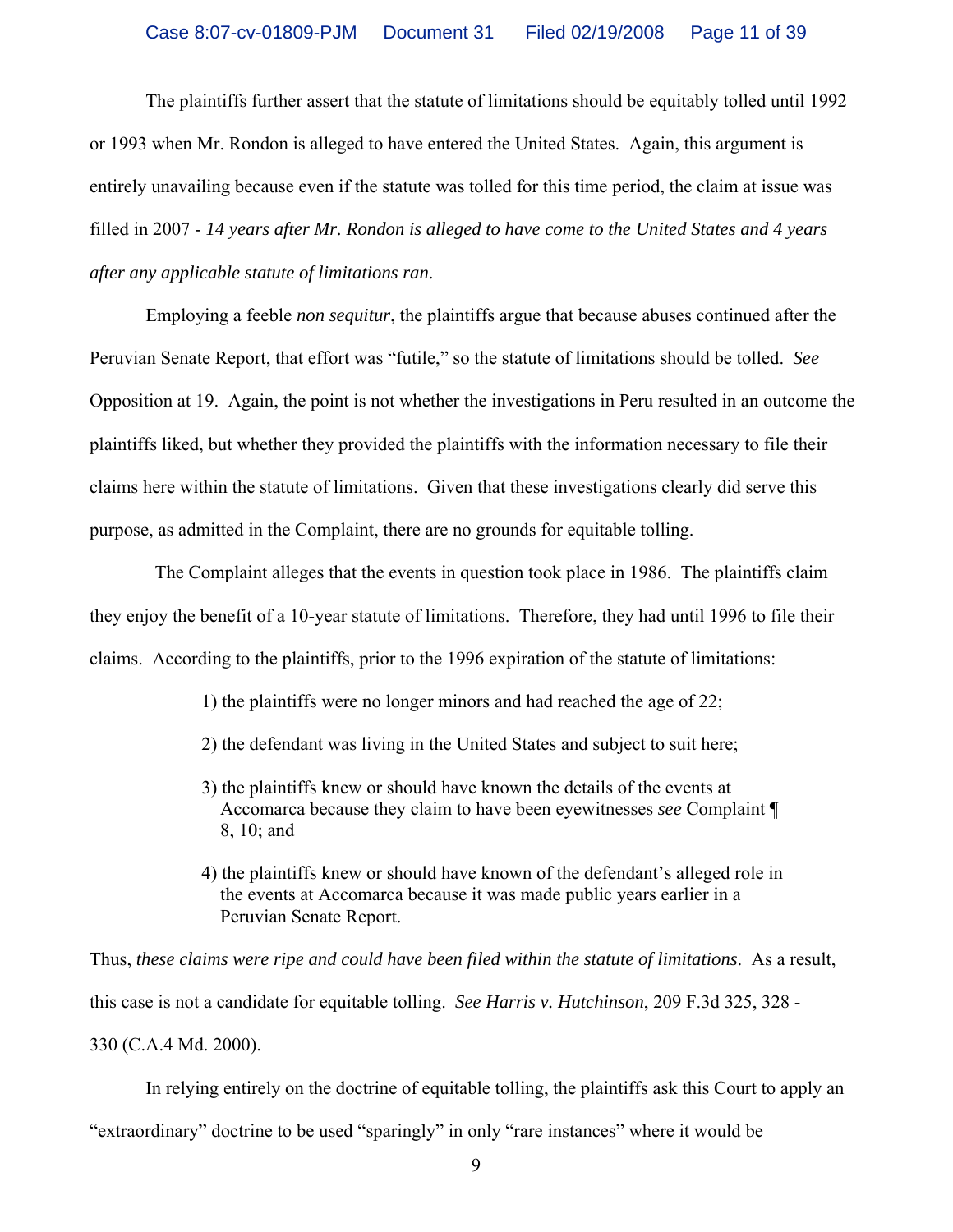"*unconscionable*" to do otherwise and "*gross injustice* would result." The plaintiffs have not met their heavy burden in this regard. This disfavored doctrine should not be applied and the present case should be dismissed.

#### **B. The defendant is immune from suit under the Foreign Sovereign Immunities Act of 1976.**

### **1. The Foreign Sovereign Immunities Act of 1976 applies to former government officials such as the defendant.**

 The Foreign Sovereign Immunities Act of 1976, 28 U.S.C. §§ 1602-1611 ("FSIA") provides that a defendant acting in an official capacity on behalf of a foreign government is immune from suit for actions taken in his official capacity. *See Yousuf v. Samantar,* 2007 WL 2220579, 8 (E.D.Va. 2007) (FSIA barred plaintiffs' suit under the TVPA and the ATCA against a former First Vice President, Minister of Defense, and Prime Minister of the Democratic Republic of Somalia "as the official who was in charge of the Somalia Armed Forces in the 1980s and 1990s, is liable for acts of torture; extrajudicial killing; attempted extrajudicial killing; crimes against humanity; war crimes; cruel, inhuman, and degrading treatment or punishment; and the arbitrary detention of the plaintiffs.")("Samantar is entitled to sovereign immunity under the FSIA for the acts he undertook on behalf of the Somali government."); *Belhas v. Ya'Alon*, 466 F.Supp.2d 127 (D.D.C. 2006) (FSIA barred a suit brought by citizens of Lebanon against former Israeli General pursuant to the ATCA and the TVPA, alleging that a bombing in Lebanon, by the Israeli military, constituted war crimes, extrajudicial killing, crimes against humanity, and cruel, inhuman, or degrading punishment); *Matar v. Dichter*, 2007 WL 1276960 (S.D.N.Y. May 2, 2007) (FSIA barred plaintiffs suit against former director of the Israeli General Security Service under the ATCA and the TVPA alleging that the Director authorized, planned and directed military personnel in the bombing of a residential neighborhood in Gaza City and developed, implemented, and escalated Israel's alleged targeted killing policy); *Republic of Austria v. Altmann*, 541 U.S. 677 (U.S. 2004) (FSIA applies to insulate actions of Nazi government of Austria); *Tannenbaum v. Rabin*, No. CV-95-4357, 1996 WL 75283 (E.D.N,Y.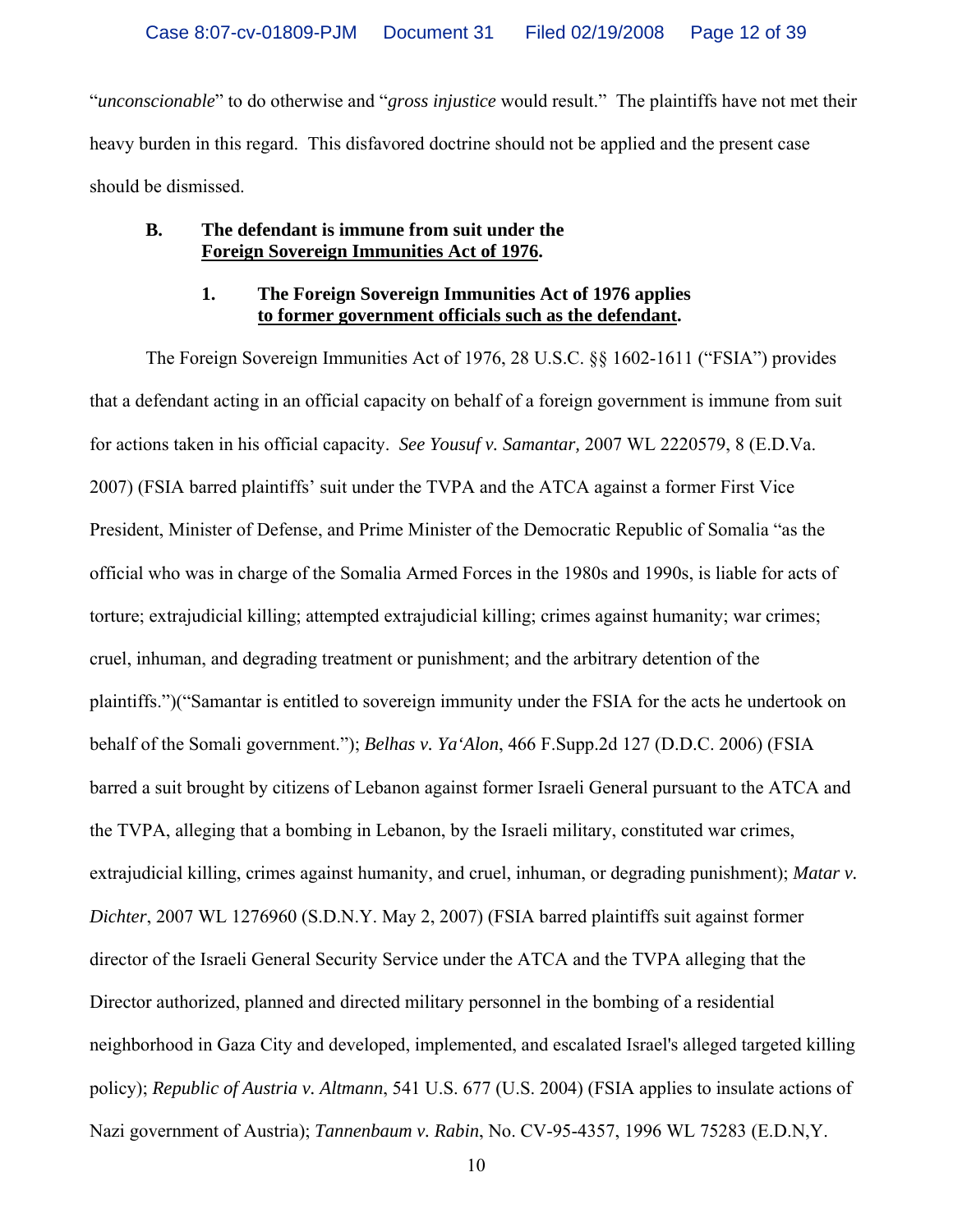Feb. 13, 1996)(FSIA barred claims against Israel's Minister of Police and former Prime Minister for allegedly directing the beating of the plaintiff by police); *El-Fadl v. Central Bank of Jordan*, 75 F.3d 668, 670 (D.C. Cir. 1996) (FSIA barred the plaintiff's claim that Jordanian officials acting "in an individual capacity" had him detained and tortured by military police); *Askir v. Boutros-Ghali*, 933 F. Supp. 368, 370 n.3 (S.D.N.Y. 1996) (rejecting claims against U.N. official individually as "none of [his] alleged actions are outside of the scope of his official duties").

 The plaintiffs contend that the FSIA does not shield the defendant because he was no longer in the Peruvian military at the time this case was filed. In making this argument, the plaintiffs rely on a 2003 case applicable to *corporate* instrumentalities of foreign states and *not natural persons* like the defendant. In doing so, the plaintiffs ask this court to ignore more recent precedent holding that a natural person is protected by the statute *even if he is no longer an agent of the government at the time the suit is filed*. The plaintiffs cite to no case in which any court has ever found that a natural person is not entitled to FSIA protection because he or she is no longer an agent of the government. As a result, they ask this Court to accept a novel position adopted nowhere else and rejected by every Court to have considered it.

 Specifically, the plaintiffs cite *Dole Food Co. v Patrickson*, 538 U.S. 468 (2003). In *Dole Food*, the Court interpreted language in a provision of the FSIA *specific to corporations* and concluded that "the plain text of this provision, because it is expressed in the present tense, requires that instrumentality status be determined at the time suit is filed." *Dole Food*, 568 U.S. at 478.

 However, as noted in *In re Terrorist Attacks on September 11, 2001*, 349 F. Supp. 2d 765, 789 (S.D.N.Y. 2005), the Supreme Court in *Dole Food* did not consider "the circumstances under which an *individual* is covered by the FSIA." The court went on to note, as to the immunity of *individuals* under the FSIA:

**Indeed, numerous other courts that have addressed this issue have held that the relevant inquiry for individuals is simply whether the acts in question were undertaken at a time when the individual was acting in an official**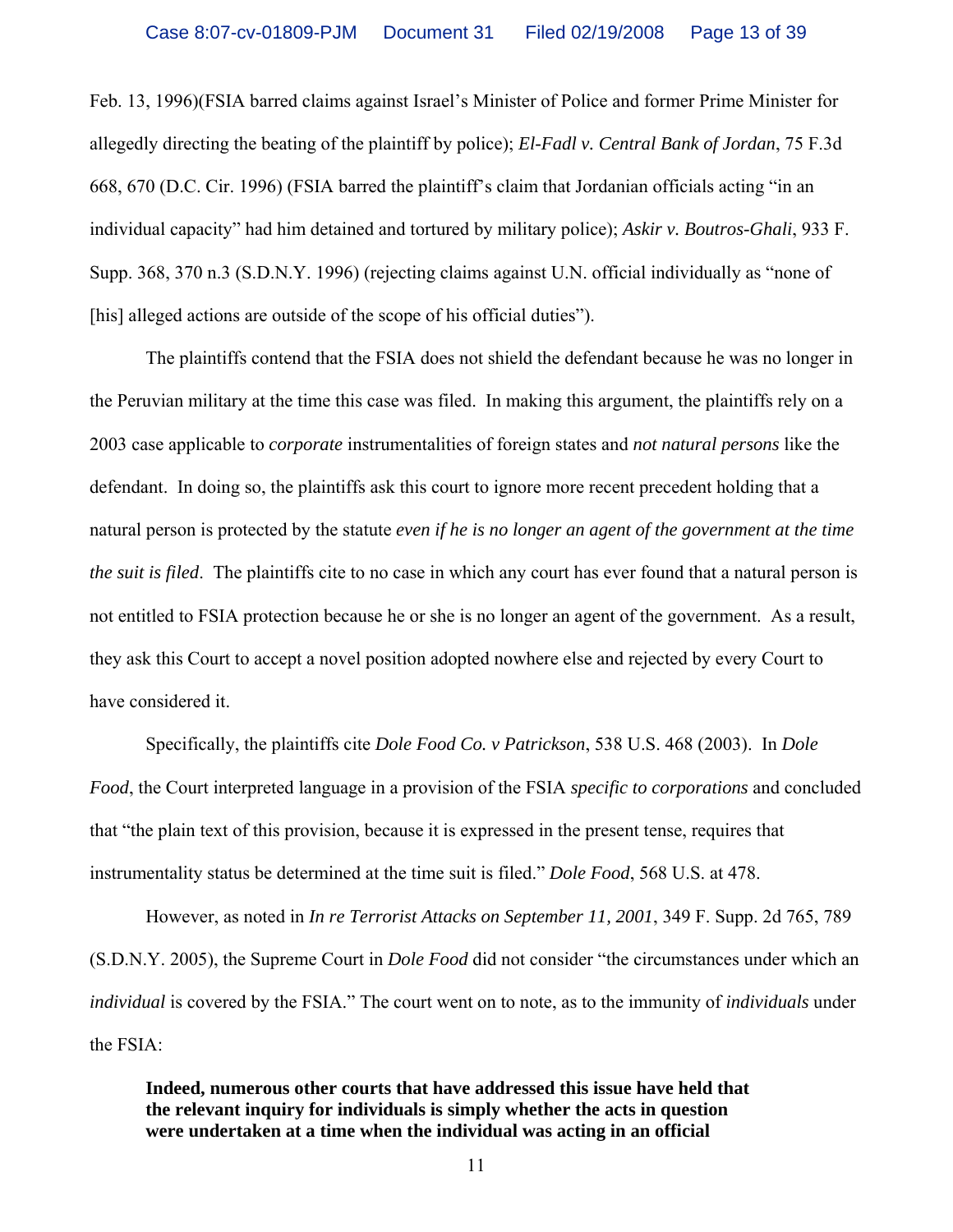#### **capacity. [Citations omitted.] This Court considers that precedent to be more consistent with the FSIA and unaltered by the decision in** *Dole Food***.**

*Id*. (*citing Velasco v. Government of Indonesia*, 370 F.3d 392, 398-99 (4th Cir. 2004); *Byrd v.* 

*Corporacion Forestal y Industrial de Olancho S.A.*, 182 F.3d 380, 388 (5th Cir. 1999); *Bryks v.* 

*Canadian Broadcasting Corp.*, 906 F. Supp. 204, 210 (S.D.N.Y. 1995)). The Court ultimately held

that FSIA does protect *former* government officials such as the defendant in that case and the

defendant in this case.

In response to the clear holding of *In re Terrorist Attacks*, the plaintiffs state flatly, "[w]e

believe that was clear error." *See* Opposition at 22. The plaintiffs ignore the fact that the statutory

language related to corporate instrumentalities is different from the language related to individuals.

Specifically, the FSIA defines corporate instrumentalities of a foreign state as follows:

(b)An "agency or instrumentality of a foreign state" means any entity--

(1) which is a separate legal person, corporate or otherwise, and

(2) which is an organ of a foreign state or political subdivision thereof, or a majority of whose shares or other ownership interest is owned by a foreign state or political subdivision thereof, and

(3) which is neither a citizen of a State of the United States as defined in section 1332(c) and (e) of this title, nor created under the laws of any third country.

28 U.S.C.A. § 1603.

 The Court in *Dole Food* held that the statute provides that an "agency or instrumentality of a foreign state" is an entity which, in the language of the statute, "*is*" an entity satisfying all of the requirements of Section 1603. In other words, the Court held, that the use of the present tense indicates that whether a corporation is an instrumentality is to be judged at the time of filing of the suit.

**Critically,** *there is no comparable provision for individuals***. There is no language in the statute to** 

#### **the effect that individuals must be agents of the government at the time of suit.** As a result, the

Court's holding in *Dole Food* does not, and would not logically, apply to individuals.

A distinction in the availability of immunity for prior acts under the FSIA between

governmental *entities* and governmental *officials* is also supported by logic and sound public policy.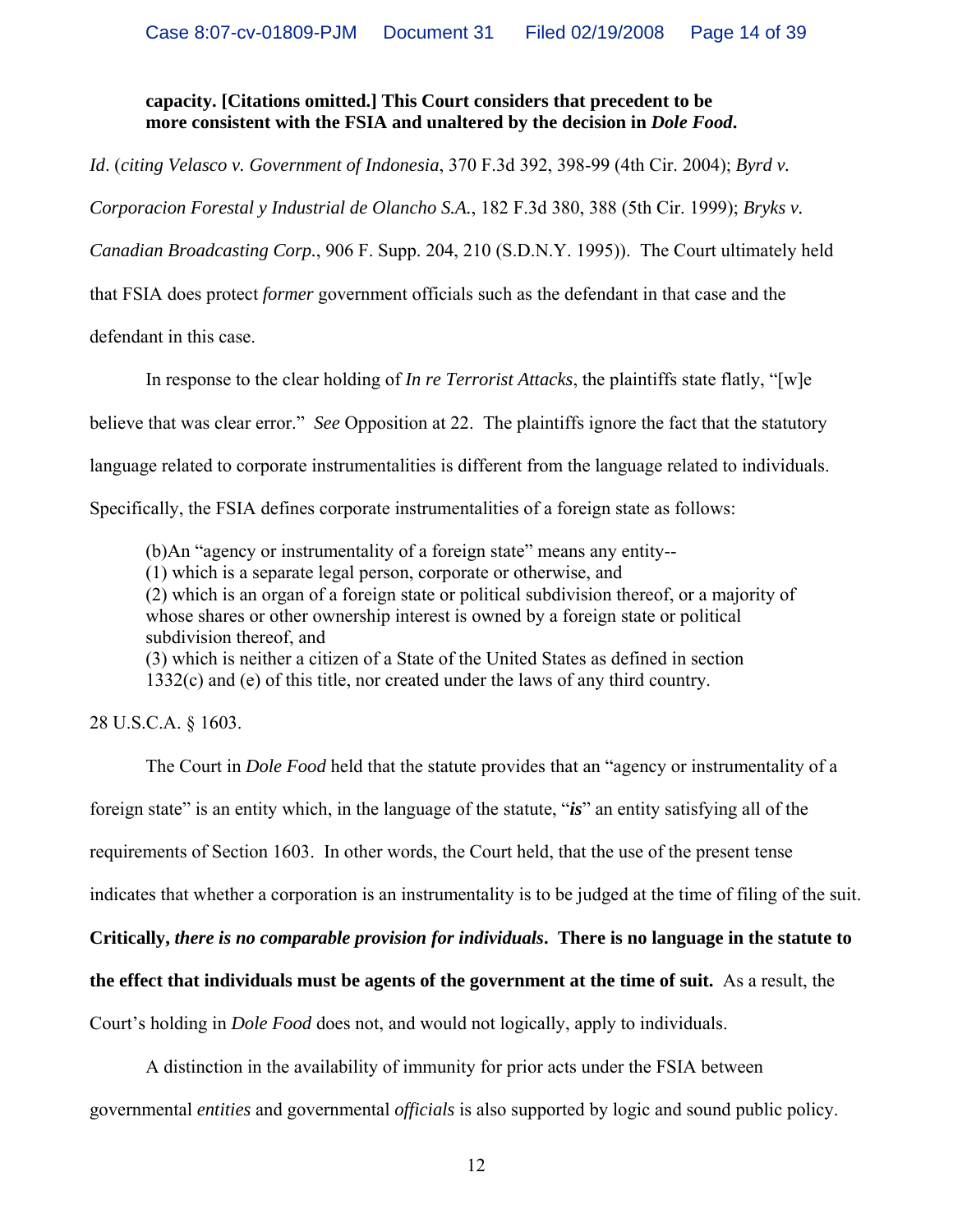When the ownership of a governmental entity, such as the defendant in *Dole Food*, changes hands, the new owners, as part of the acquisition transaction, have an opportunity to negotiate indemnification for any liabilities incurred by the entity before the shift from governmental ownership.On the other hand, officials leaving government service, such as Mr. Rondon and the defendant in *In re Terrorist Attacks*, are the same persons before and after their departure and can rely only on the continuation of their internationally-recognized immunity to protect them from claims arising from actions that they took in their official capacities before their departure.

Notably, the Congress itself understood FSIA to apply to former officials when it adopted the Torture Victim Protection Act (the "TVPA"), 28 U.S.C. § 1350 note. The Senate Report explicitly indicated that **a "former official" could "avoid liability [under the TVPA] by invoking the FSIA"**  if he or she showed that the acts of which he or she were accused had been undertaken as an agent of the state. S. Rep. No. 249, 102d Cong., 1st Sess. (1991) at 8. The plaintiffs cite to competing language in the same Report to the effect that, "[b]ecause all states are officially opposed to torture and extrajudicial killing, the FSIA *should normally* provide no defense to an action taken under the TVPA." *See* Opposition at 24. Sadly, the premise of this argument - that no government supports torture or extra-judicial torture - is not accurate. This is something even the Senate Report recognizes in using the phrase, "should normally." Moreover, it is important to recall that the defendant in this case is not alleged to have tortured anyone, killed anyone or even to have ordered that these things be done. Instead, the defendant is alleged to have acted entirely within his authority as a low-ranking officer in guarding a road he was ordered to guard and coming into contact with no one.

 Finally, in *Velasco*, a Fourth Circuit decision issued more than a year after the decision in *Dole Food*, the Court flatly rejected the proposition advanced by the plaintiffs. *See Velasco v. Government of Indonesia*, 370 F.3d 392, 398-99 (4th Cir. 2004). The Court held that the FSIA accorded immunity to an official of Indonesia for an action taken in his official capacity despite the commencement of the suit, as here, after the official had left office. *Velasco*, 370 F.3d at 398-99.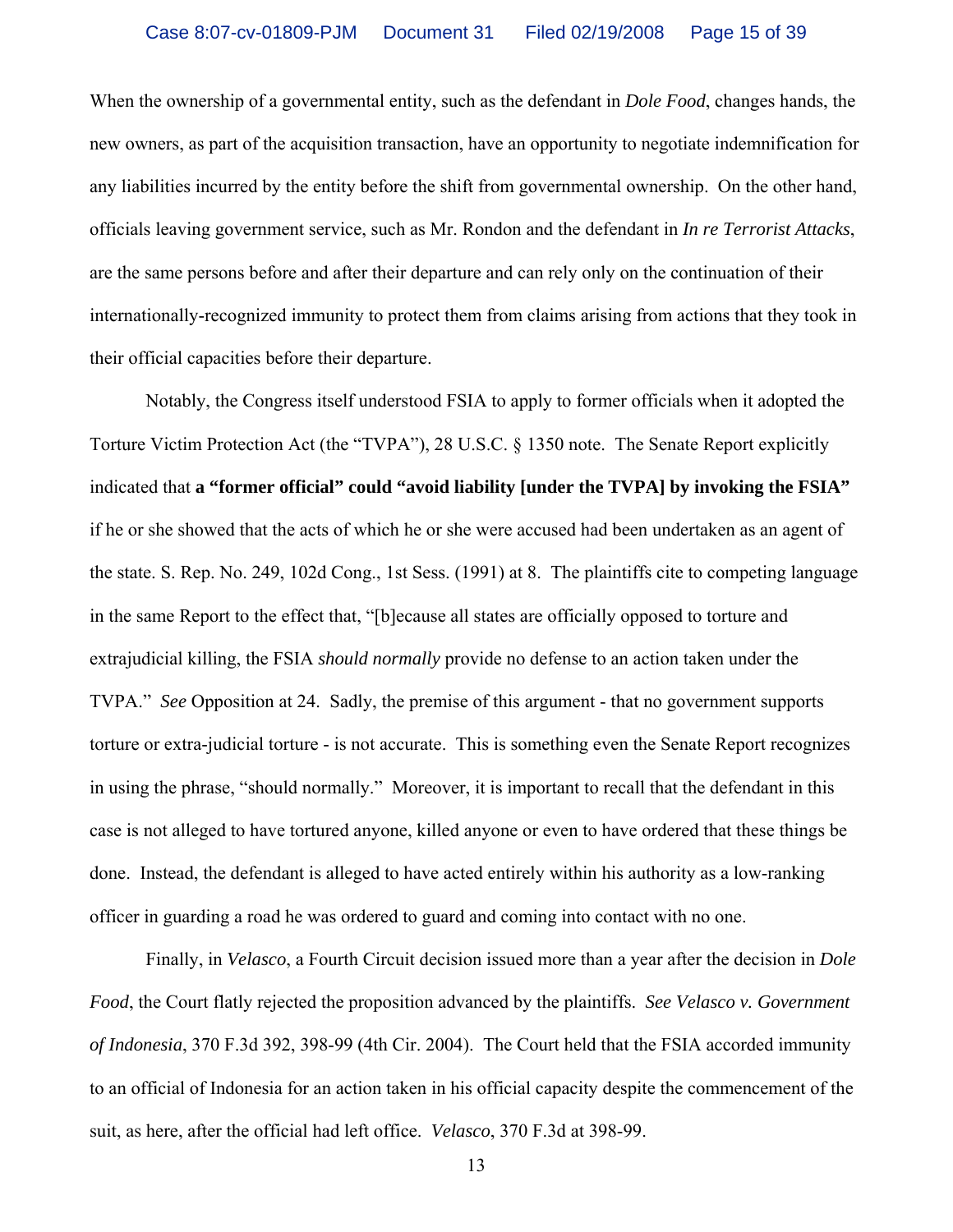In a final attempt to suggest that the FSIA does not apply to former government officials, the plaintiffs cite cases in which an individual was found to have been acting outside of his or her authority at the time of the alleged wrongdoing. *See* Opposition at 22 (*citing Filártiga v. Peña-Irala,* 630 F.2nd 876 (2d Cir. 1980); *Xuncan v. Gramajo*, 886 F. Supp. 162 (D. Mass. 1995); *Hilao*, 103 F. 3d 767; *Barrueto v. Larios*, 205 F. Supp. 2<sup>nd</sup> 1325 (N. D. Fla. 2002), aff'd, 402 F.3d 1148 (11<sup>th</sup> Cir. 2005); *Arce v. Garcia*, 434 F.3d 1254 (11th Cir. 2006); *Chavez v. Carranza*, No. 03-2932, 2006 WL 2434934 (W.D. Tenn Aug. 15, 2006); *Jean v. Dorélien*, 431 F.3d 776 (11th Cir. 2005)). *None* of these cases hold that former officials do not ever qualify for the protection of the FSIA, which is the point the plaintiffs attempt to make in citing them. Therefore, these cases are entirely immaterial to the discussion of whether the FSIA protects former officials. Instead, these cases involve foreign officials found to have been acting beyond the scope of their authority. In proper circumstances, such officials lose their immunity. This is not such a case, however. This point is addressed in the following section.

#### **2. The defendant is entitled to FSIA immunity because the Complaint alleges that the defendant acted within his official capacity.**

 The plaintiffs next argue that the defendant is not entitled to FSIA immunity because he was allegedly acting outside of his official capacity in: 1) attending a meeting he was ordered to attend; 2) guarding a road he was ordered to guard; and 3) submitting a report he was required to submit, *all while on duty in the Peruvian military*. Simply put, the plaintiffs' position is unavailing because none of these alleged activities were outside of the scope of the defendant's official duties.

 In arguing that the defendant acted outside of his official capacity, the plaintiffs ignore the allegations of their own complaint and the analysis of those allegations provided in the Motion to Dismiss. There is simply no getting around the fact that the plaintiffs themselves have unequivocally alleged that the actions taken by the defendant were done in his official capacity as an officer in the Peruvian military based on policy set at the highest levels of the Peruvian government: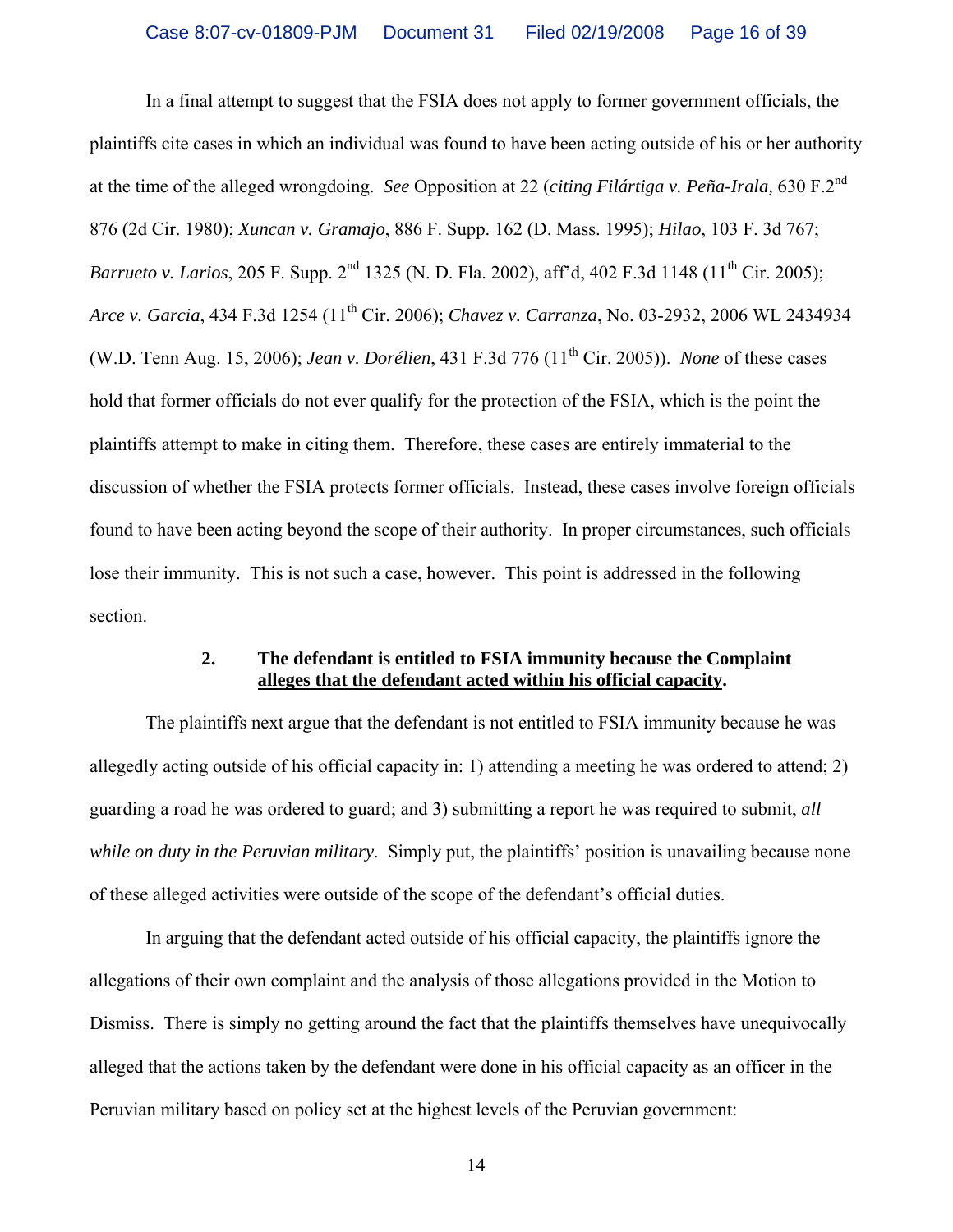1. "Peru was in a state of civil war," and that the Peruvian Army was "fighting the Maoist rebel group" Shining Path, which "committed widespread abuses, including massacres, bombings and targeted assassinations" *see* Complaint, ¶ 35;

2. "national elections" were held in 1980, and that the newly-elected government "declared a state of emergency" in an area to include where the alleged events occurred in an effort to fight the Maoist terrorists in that region *see* Complaint, ¶ 39;

3. it was "the government" which "deployed the Peruvian Army" to the alleged location where the events at issue occurred so that "military operations" could be carried out in the region *see* Complaint, ¶ 40, 42;

4. it was the "Peruvian Army" that "targeted the Accomarca District" where the events in question allegedly took place *see* Complaint, ¶ 43;

5. a Peruvian General who was "Chief of the Political-Military Command" for the area involved, "ordered the General Staff of the Peruvian Army's Second Infantry Division to devise an operational plan to 'capture and/or destroy terrorist elements'" *see* Complaint, ¶ 15, 48;

6. the military "operation" was "placed under the control of" a Lieutenant Colonel who was the "Chief of Operations of the General Staff" s*ee* Complaint, ¶ 48;

7. at all relevant times, the defendant was a low-ranking officer in the Peruvian military, referred to as a "*military actor*" in the Complaint *see* Complaint, ¶6, 12 (heading);

8. the defendant was allegedly "called" to attend a meeting by his superior officer, the Lieutenant Colonel, regarding a military operation in Accomarca; *there is no allegation that atrocities or wrongdoing of any type was planned or even discussed at this meeting see* Complaint, ¶ 49; and

9. the defendant was merely a Lieutenant at the time and allegedly involved in the resulting operation as such and while wearing his military uniform and using military equipment *see* Complaint, ¶ 49, 54.

The allegations against the defendant clearly demonstrate that he was a military officer acting

in his official capacity. The plaintiff attempts to mischaracterize the defendant's argument in this

regard by calling it an assertion of the Nuremberg Defense and by suggesting that these allegations go

only to whether the defendant acted under color of law as opposed to in his official capacity. First, *the* 

# *defendant is unequivocally not asserting the Nuremberg Defense and the plaintiffs' suggestion to*

# *the contrary is an inflammatory and inaccurate portrayal of the argument*. Instead, the defendant is

pointing out that the Complaint alleges that he was acting in his official capacity.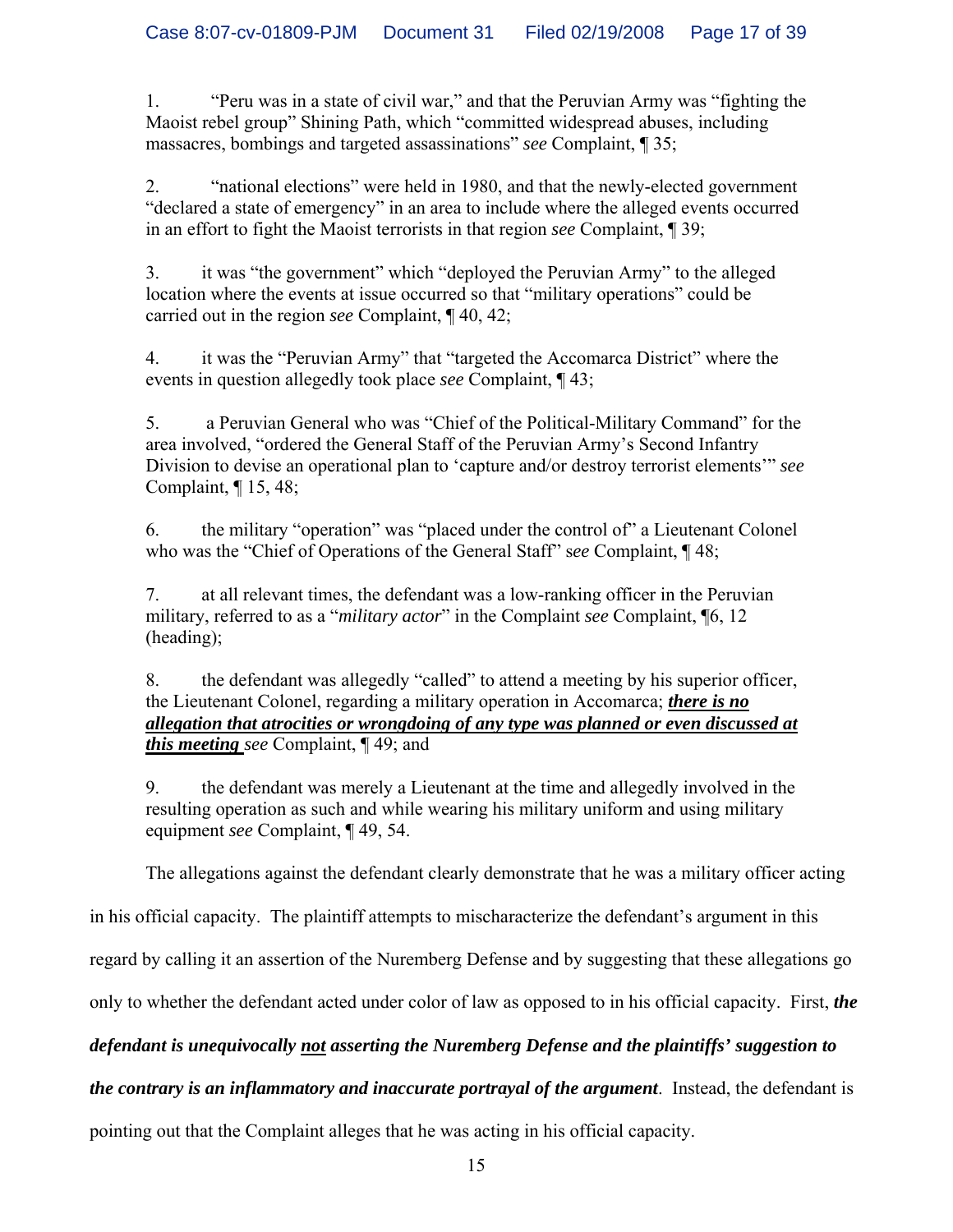Congress has granted immunity to foreign officials acting in an official capacity. There is no such statute in any of the contexts cited by the plaintiffs (involving Courts Marshall and the Nuremberg Trials). As a result, all of these situations are entirely inapposite. Here, in contrast to the post-World War II and Vietnam-era prosecutions cited by the plaintiffs, there is immunity for actions taken in one's "official capacity." **This is** *not* **the Nuremberg Defense, it is the FSIA.** 

 The plaintiffs cite no authority to suggest that an assertion of FSIA immunity should be disallowed because the drafters of the Nuremberg Charter disallowed what was then called the "superior orders" defense. The plaintiffs' position in this regard has never been accepted by any Court. In fact, if the plaintiffs' position were adopted, FSIA could never provide any immunity to any government officials and this Court would be effectively overruling more than a decade of case law to the contrary. This is because every assertion of FSIA immunity by a defendant turns on a finding that the defendant was acting in his or her official capacity. If the defendant could not rely on demonstrating that he or she was acting in an official capacity because such arguments were disallowed according to the plaintiffs' theory, then FSIA could never apply. While this may well be the plaintiffs' intent, it is most certainly not the law.

 Next, the plaintiffs suggest that the allegations listed above (showing that the defendant was acting in an official capacity) should be ignored for purposes of whether the defendant acted in an official capacity and should only be read for purposes of demonstrating that the defendant acted under color of law. *See* Opposition at 28. There is no precedent whatsoever for the concept that the Court may only consider these allegations for one purpose and not the other and the plaintiffs have cited none.

 In addition to the allegations of their own Complaint, the plaintiffs also ask the Court to ignore the precedents set in this matter by courts across the country. *See, e.g.*, Opposition at 33 (*three courts* allegedly improperly conflated "official capacity" and "color of law"). The plaintiffs have no choice but to take this tact given that the case law runs strongly contrary to their position. *See Yousuf v.*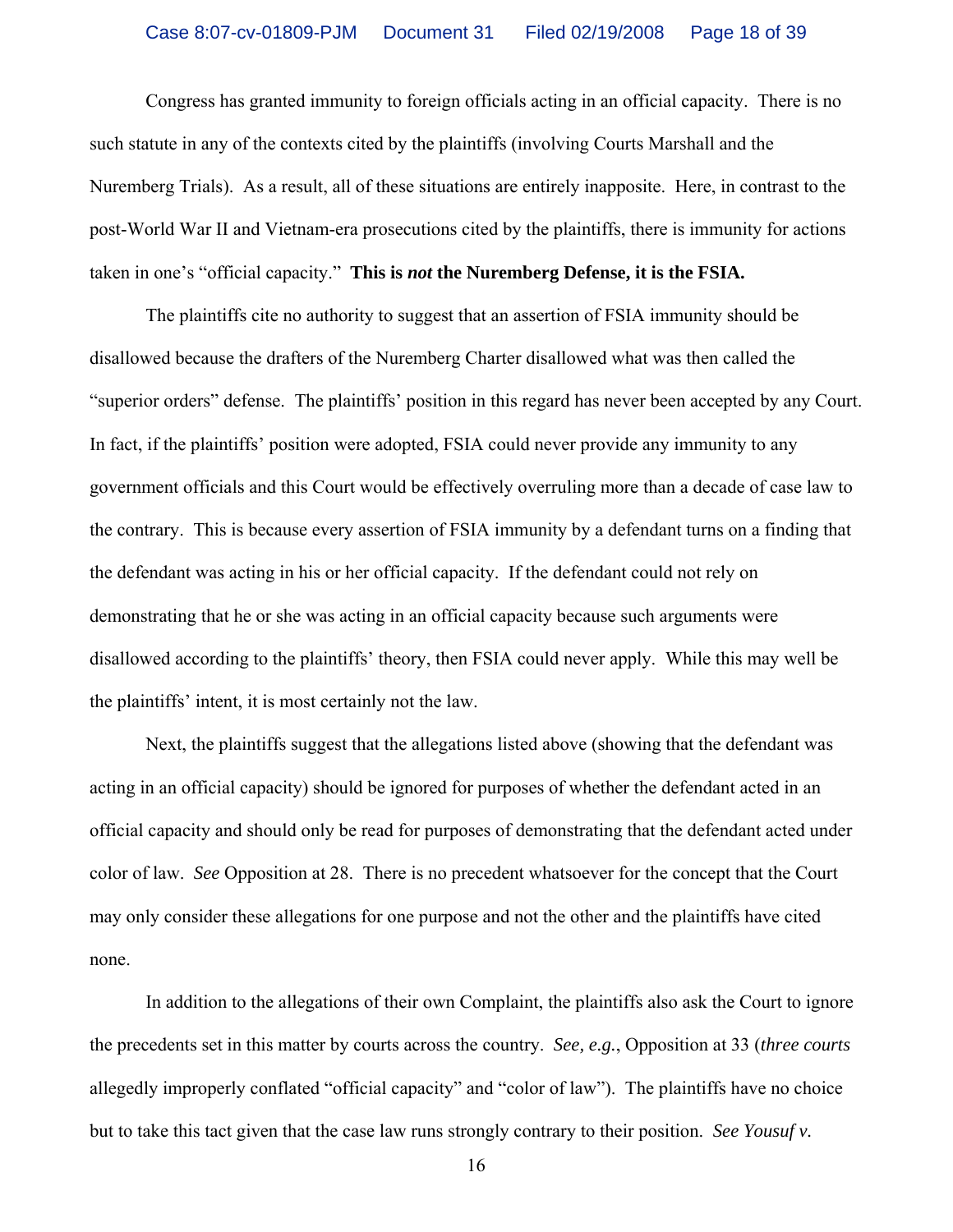*Samantar,* 2007 WL 2220579, 8 (E.D.Va. 2007) (finding, in circumstances identical to this case, that the defendant acted in his "official capacity" and is, therefore, immune from suit); *Belhas v. Ya'Alon*, 466 F.Supp.2d 127 (D.D.C. 2006)(same); *Matar v. Dichter*, 2007 WL 1276960 (S.D.N.Y. May 2, 2007)(same).

 The plaintiffs' position that certain allegations of their Complaint should be ignored for purposes of whether the defendant acted in an official capacity and only read for purposes of demonstrating that the defendant acted under color of law, in addition to being contrary to established precedent, is logically untenable. Having made the allegations, the plaintiffs must now suffer the inexorable consequence - a finding that the defendant was acting in his official capacity at all relevant times and is, therefore, immune from suit.

### **3. The defendant is not alleged to have violated Peruvian or other Law in a manner which might preclude "official capacity" FSIA immunity and the allegations of the Complaint are not sufficient to establish theories of conspiracy or aiding and abetting.**

 The plaintiffs argue, attaching an affidavit, that Peruvian and international law at the time of the events at Accomarca precluded torture, homicide, assassination, and assault and battery. *See* Opposition at 25. Therefore, *the argument goes*, the defendant could not have been acting in his official capacity *if he committed these crimes*. The fallacy in the plaintiffs' analysis is that the Complaint does not sufficiently allege that the defendant committed any of these crimes.

 What is alleged in the Complaint is that the government declared a state of emergency and deployed the army to a particular region to conduct military operations. Once in that region, the Army targeted a particular district. A General in the Army ordered his staff to develop an operational plan. A plan was developed by the General's staff, including a Lieutenant Colonel, who was placed in charge of the operation. That Lieutenant Colonel then ordered the defendant, a mere Lieutenant, to attend a meeting and carry out a minor portion of the operation by blocking a road (which is not alleged to have included any contact with the Shining Path, the defendants or the decedents). The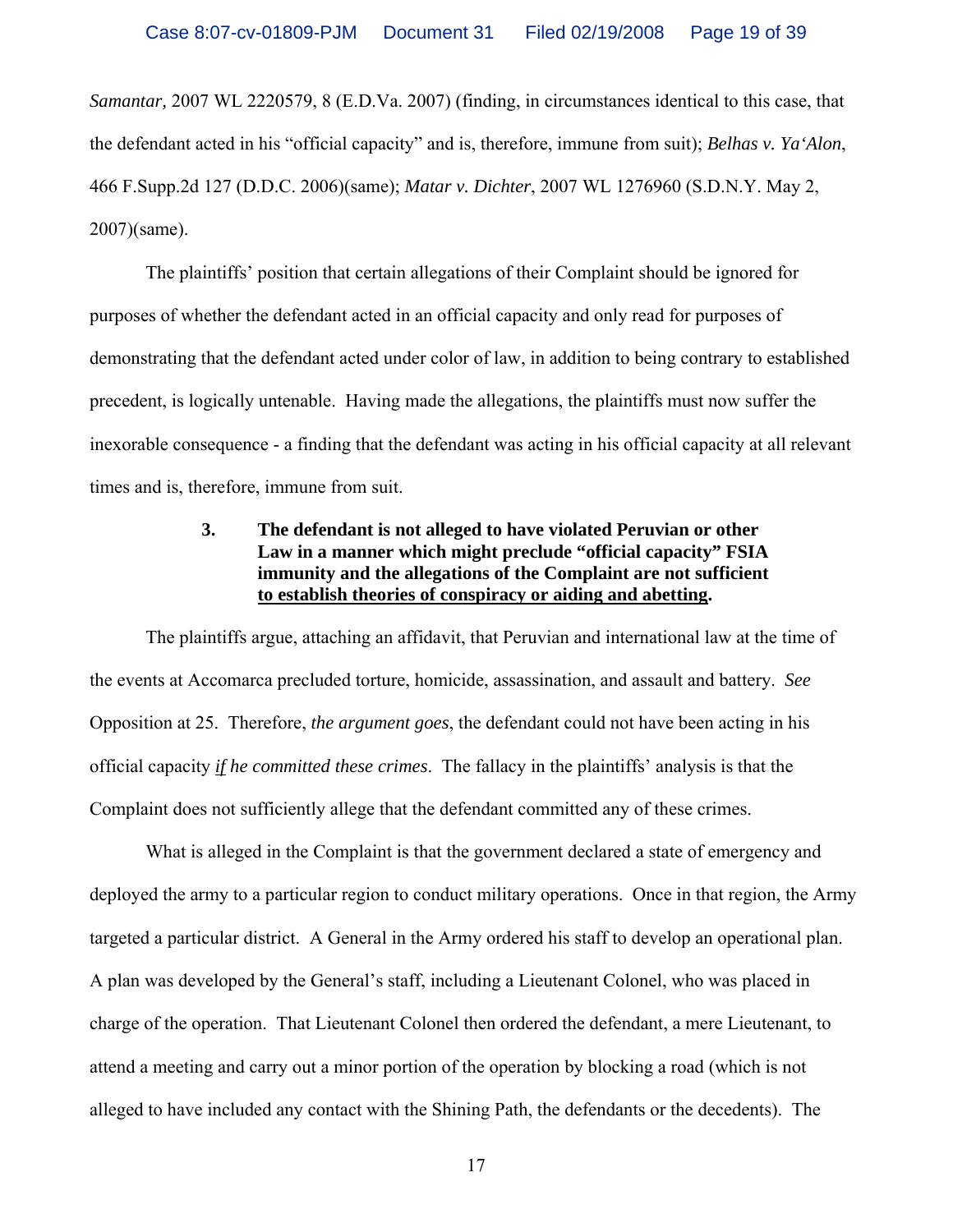defendant is not alleged to have directly committed torture, homicide, assassination, assault and battery or any other crime.

 Instead, the defendant is only alleged to have, "conspired to commit and aided and abetted" these crimes. *See* Opposition at 25. This allegation, coupled with the balance of the Opposition and the attached affidavit, are insufficient to prove that the defendant acted outside of his authority for a number of reasons. First, there is no allegation or affidavit to suggest that, at the time of the events, conspiracy or aiding or abetting were recognized crimes in Peru. Since the defendant's culpability turns on his tangential, rather than direct involvement, the affidavit and arguments in the Opposition are entirely immaterial. Unless and until it is conclusively shown that the theories of conspiracy and aiding and abetting were even recognized in Peru at the time, the allegations that the defendant engaged in conspiracy or aided and abetted are meaningless.

 Second, even if Peru recognized aiding and abetting or conspiracy as theories of criminal liability, the Complaint itself does not make allegations sufficient to support these theories because there is no claim that there was a plan to commit these atrocities in advance, that the defendant knew about any such plan or that the defendant acted to knowingly cover up the atrocities.

*Critically, there is no allegation in the Complaint that the defendant knew what would occur at Accomarca in advance*. There is not even an allegation that any of the allegedly unlawful events at Accomarca were planned in advance. *To the contrary*, the Complaint alleges that a legitimate military operation was planned to "capture and/or destroy terrorist elements." *See* Complaint, ¶ 15, 48. The Complaint does not even allege that it was the defendant who made the plan. Instead, the Complaint alleges that the plan (whatever it was) was made by the General Staff of the Peruvian Army's Second Infantry Division. *See* Complaint, ¶ 15, 48.

 Next, the defendant is alleged to have been called to a meeting where the plan to "capture and/or destroy terrorist elements" was announced. Again, there is no allegation that anything unlawful was discussed or announced at this meeting.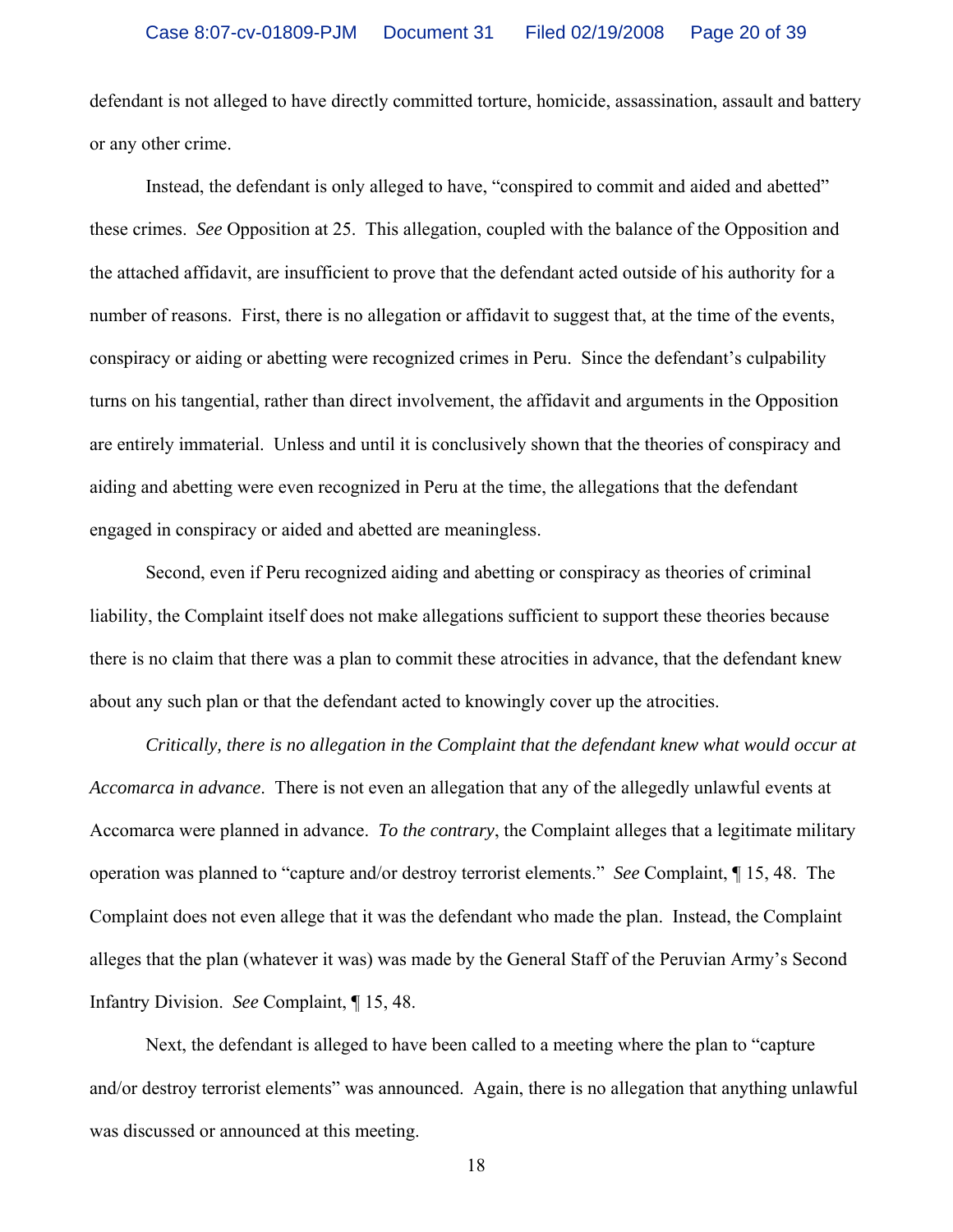Then, the defendant is alleged to have responded to a particular road outside of town to "capture or destroy terrorist elements" who used the road to escape when another unit went searching for them in town. The defendant is alleged to have been within earshot of gunfire, but critically he is not alleged to have seen anything untoward whatsoever. Hearing gunfire coming from a town where a military unit was sent on a mission to "capture or destroy terrorist elements" is in perfect keeping with a belief that the mission was nothing but legitimate. Here again, there is no allegation that the defendant actually knew what was going on in Accomarca.

 Finally, the defendant is alleged to have filed a report accurately stating that he had no contact with civilians. It is not alleged that he had any contact with civilians, so nothing in this report is inaccurate or untoward, much less evidence of conspiracy or aiding and abetting.

 The allegations in the Complaint against the defendant go no further. He is not alleged to have done anything else and he is not alleged to have had any prior or contemporaneous knowledge of the alleged massacre at Accomarca. As a result, the plaintiffs' case must fail even on the strained and possibly inapplicable theories of conspiracy and aiding and abetting.

 Given that the allegations in the Complaint are not sufficient to hold the defendant liable for conspiracy and aiding and abetting, there is no evidence that anything he did exceeded his authority under Peruvian law and, therefore, he is entitled to official capacity immunity under the FSIA.

 The third reason why the argument that the defendant exceeded his official capacity must fail is that even assuming, *arguendo*, that the defendant conspired to commit or aided and abetted the commission of acts which would have been crimes if committed by civilians, he was a member of the military who, at the time in Peru was *allegedly privileged* to violate these laws in Peru's struggle against Shining Path guerillas*. It is important to stress that the defendant committed no crimes and only makes this argument in the alternative*. In an attempt to support their equitable tolling argument, the plaintiffs make a good case in the Complaint that the official policy of Peru was to use harsh tactics against the guerillas. The plaintiffs allege that these tactics, including "disappearances" and murders,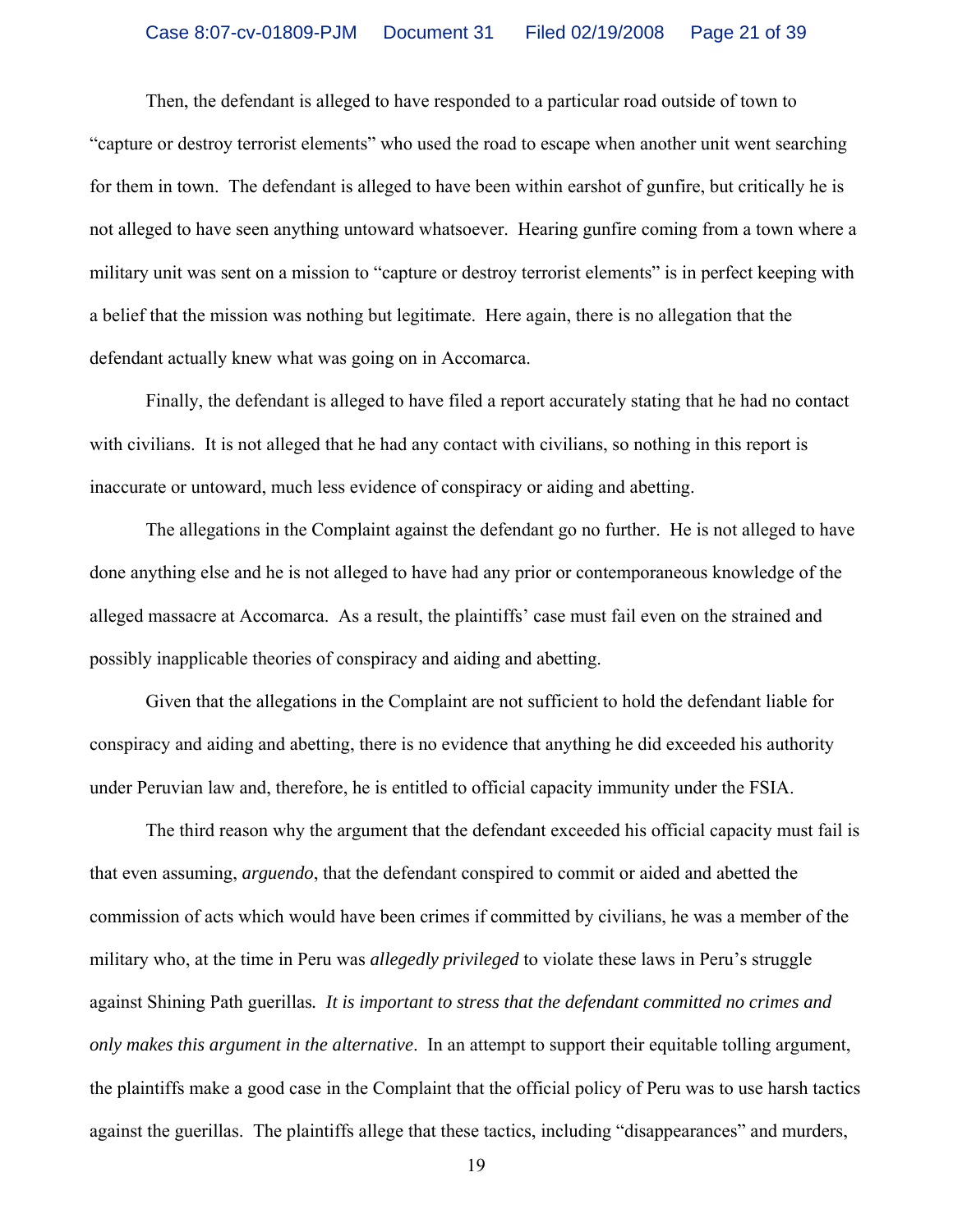were officially sanctioned by the government and that the government went so far as to provide total amnesty for all actions taken in fighting the Shining Path terrorists. If accepted as true, as these allegations must be for purposes of this motion, these allegations certainly demonstrate that members of the military were acting within their official capacities even *if* carrying out alleged atrocities at the direction of the government.

#### **4. The defendant is not required to submit a letter from the government of Peru to qualify for FSIA immunity, particularly where the admissions in the Complaint demonstrate that the defendant is immune.**

 Next, the plaintiffs claim that in order to be found to have acted within his official capacity, the defendant must submit a letter to the Court from the government of Peru. *See* Opposition at 32. There is no such requirement under the FSIA and the plaintiffs have cited none. While this happened in certain other cases, courts have certainly found the FSIA to apply in the absence of such letters. *See, e.g.*, *Republic of Austria v. Altmann*, 541 U.S. 677 (U.S. 2004) (FSIA applies to insulate actions of Nazi government of Austria - no letter of interest was provided by any government); *Tannenbaum v. Rabin*, No. CV-95-4357, 1996 WL 75283 (E.D.N,Y. Feb. 13, 1996)(FSIA barred claims against Israel's Minister of Police and former Prime Minister for allegedly directing the beating of the plaintiff by police - no letter of interest was provided by any government). *Moreover, no letter or other evidence is needed here because the allegations of the Complaint clearly demonstrate that the defendant was acting in his official capacity.* 

 The actions the defendant is alleged to have taken (attending a meeting as a military officer called to do so by his superior, being stationed outside of a particular town as a member of the military while on duty, and drafting an official military report pursuant to military protocols correctly stating that he saw no civilians) were lawfully within the scope of his official duties as a Lieutenant in the Peruvian Army. As a result, he is protected by the FSIA. No letter from the Peruvian government is necessary to demonstrate this fact because the Complaint admits all facts relied on herein.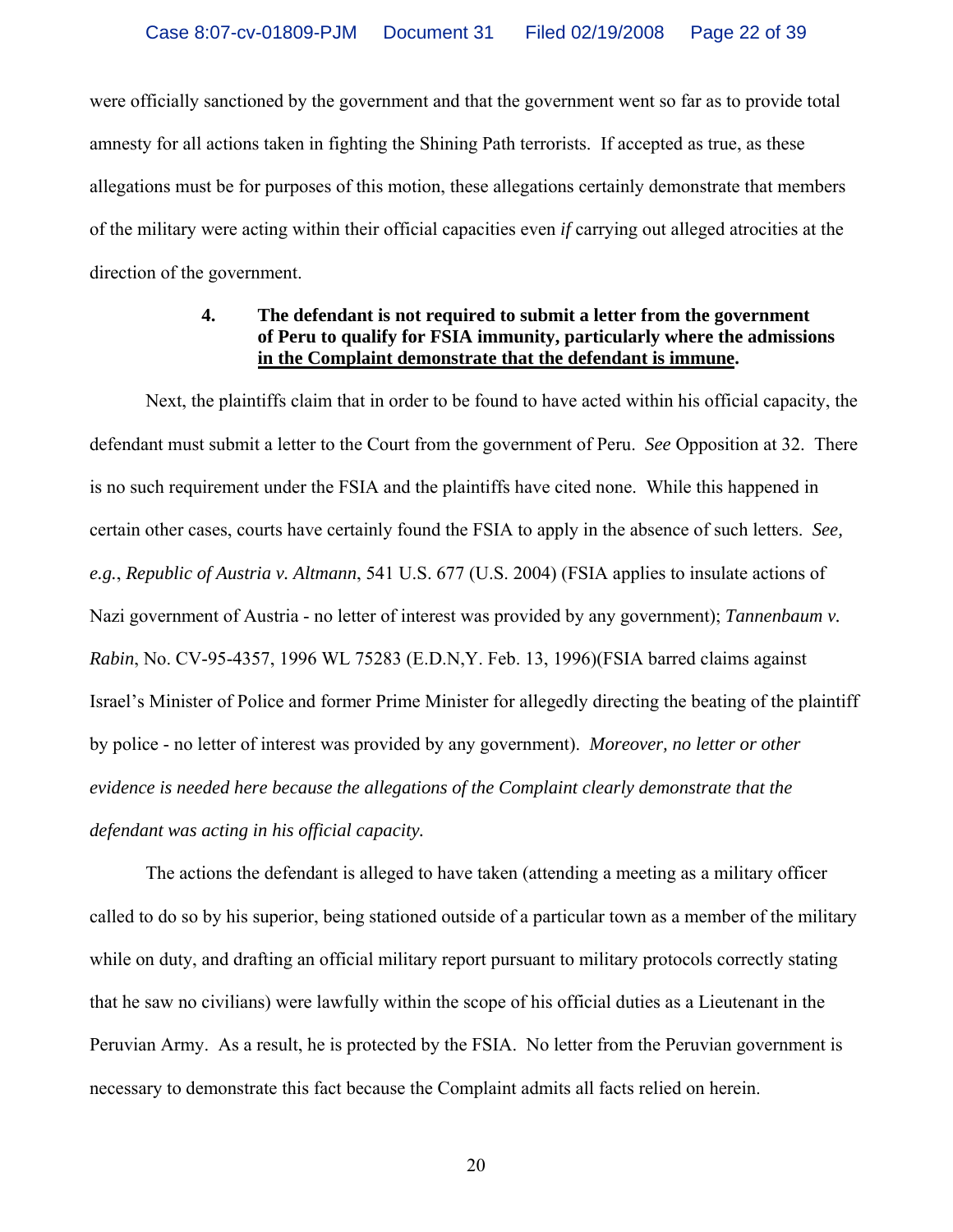## **C. The plaintiffs have failed to exhaust their remedies in Peru.**

 The plaintiffs concede, as they must, that TVPA claims carry a requirement to exhaust remedies in the local jurisdiction prior to filing suit here. *See* Opposition at 36. The plaintiffs further concede that before this matter can proceed, remedies in Peru must be effectively non-existent. *See* Opposition at 36 (admitting that local remedies must be "unobtainable, ineffective, inadequate, or obviously futile"). A difficult or time-consuming process is insufficient. Instead, the Peruvian process must be followed unless it is "unobtainable, ineffective, inadequate, or obviously futile."

 The plaintiffs admit in the Complaint and their papers that remedies exist in Peru and that they are being pursued there by the very same plaintiffs who filed this case:

1. "In or about 2005, Peruvian prosecutors filed murder charges in civilian court against Defendant Rivera Rondon…." *see* Complaint, ¶100.

2. "In or about June 2005, the Third Supraprovincial Criminal Court…opened an investigation against…Defendant Rivera Rondon." *see* Complaint, ¶101.

## 3. **"Soon thereafter, Plaintiffs each exercised their right to become a parte civil [civilian party]…By doing so, Plaintiffs have done the equivalent to 'suing' under United States law…."** *See* Opposition at 38.

4. "Under Peruvian law, victims of human rights abuses, including Plaintiffs, are not entitled to civil compensation until a criminal case in a civilian court results in a conviction…." *see* Complaint, ¶104.

# **Now,** *for the first time***, the plaintiffs admit that they have sued the defendant in Peru**. 3

Having so admitted, the plaintiffs cannot contend that there is no process in Peru to address their grievances. Not only is there a process, but they are participating in it (a fact they did not admit in the dozens of pages of their Complaint).

 $\overline{a}$ 

 $3$  The plaintiffs did not allege in the Complaint that they had actually become partes civil to the prosecution in Peru. As noted in the Motion to Dismiss, without such allegations, this case could not proceed. *See Ruiz v. Martinez*, 2007 WL 1857185, 6 (W.D.Tex. 2007)("Most importantly, Ruiz fails to allege that he submitted a grievance regarding the alleged torture to Mexican authorities….Until Ruiz exhausts the "adequate and available remedies" of Mexico, the ATS bars his torture claim in the United States, and the Court has no jurisdiction over this issue.").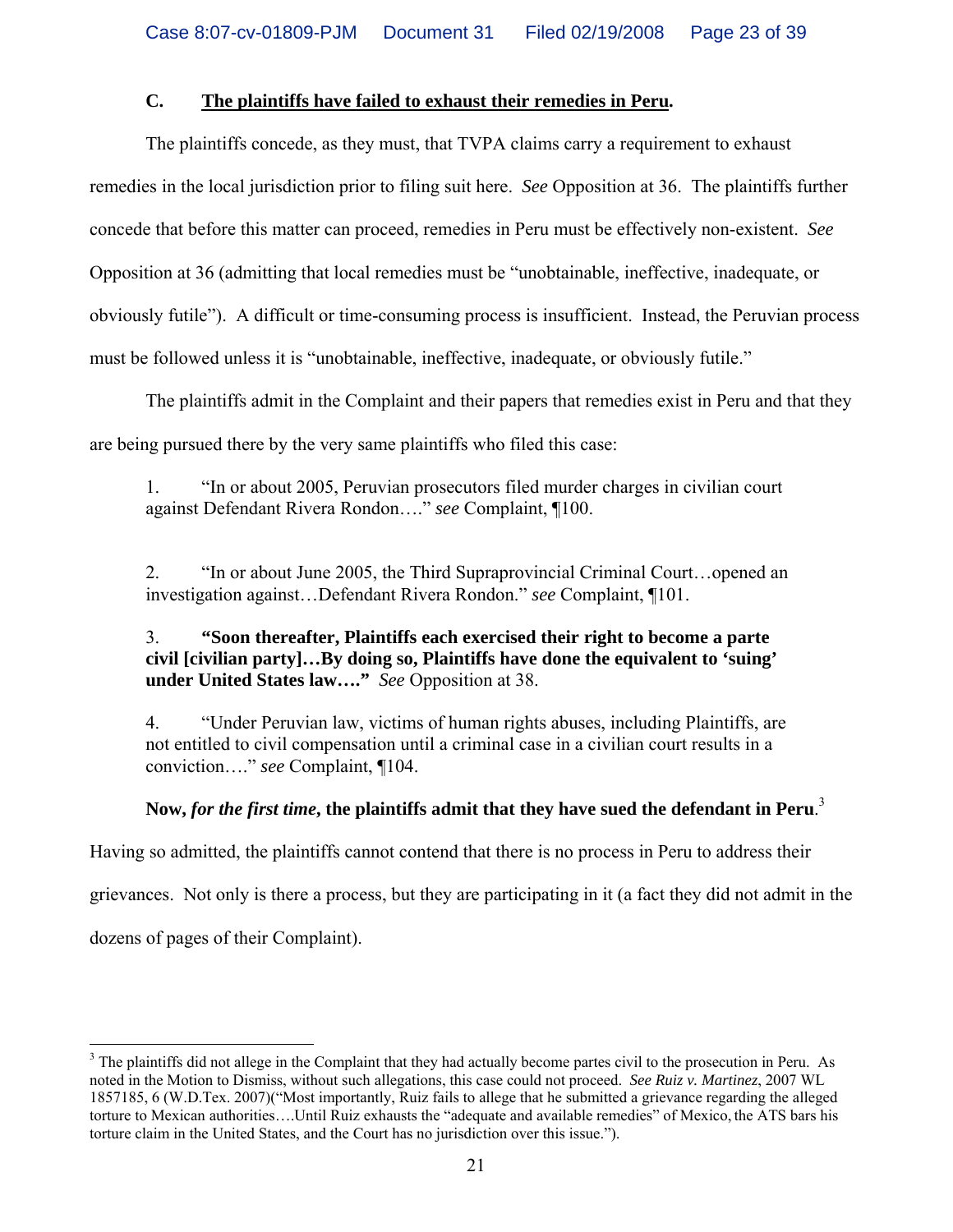The foregoing demonstrates plainly that there are adequate<sup>4</sup> and available remedies in Peru in which the plaintiffs are currently engaged and which the plaintiffs have not exhausted. The plaintiffs aver that the alleged criminal prosecution cannot go forward with the defendant in the United States and that they cannot pursue the civil action to conclusion in Peru until the criminal action is completed there. *See* Opposition at 39. However, it is not enough that the process available in Peru might take some time or that it might be difficult. Instead, the process only need be "adequate and available." 28 U.S.C. § 1350(2)(b). There is no argument that the compensation provided by a Peruvian Court would not be adequate and the process is clearly available because it is taking place. As such, the Complaint should be dismissed.

 Not only is there a current process in Peru, but there was a process previously. The allegations underlying the Complaint were the subject of extensive investigation and review by Peruvian Courts, where the defendant was initially cleared of all wrongdoing. *See* Complaint, ¶91, 93, 94. In fact, the Center for Justice and Accountability (the group bringing the present lawsuit as co-counsel for the plaintiffs) admits on its website that, **"Rivera Rondón and the others were exonerated."** *See* http://www.cja.org/cases/Peru\_Faqs/peru\_faqs.shtml (last visited December 20, 2007). The plaintiffs allege that after a new regime came to power in Peru, and despite the prior exoneration of the defendant, *new charges were placed against him*. (a clear violation of his right to dues process of law and double jeopardy if these concepts applied under the new Peruvian regime). The allegation in the Complaint is that he has yet to stand trial and has, therefore, never been convicted of these charges. Nevertheless, there was a process in Peru which had run its course prior to installation of a new regime politically motivated to re-prosecute the defendant if possible. It is not the case that the plaintiffs have no rights in Peru so much as that they do not like the outcome of the process in Peru and would like Rondon retried there, yet again.

 4 The Peruvian courts have been deemed by the United States Courts to be adequate forums for the redress of wrongs. *See Torres v. Southern Peru Copper Corp.,* 965 F.Supp. 899, 903 (S.D.Tex. 1996), *aff'd,* 113 F.3d 540 (5th Cir. 1997) (finding Peru to be an adequate alternative forum); *Vargas v. M/V Mini Lama,* 709 F.Supp. 117, 118 (E.D.La. 1989) (same).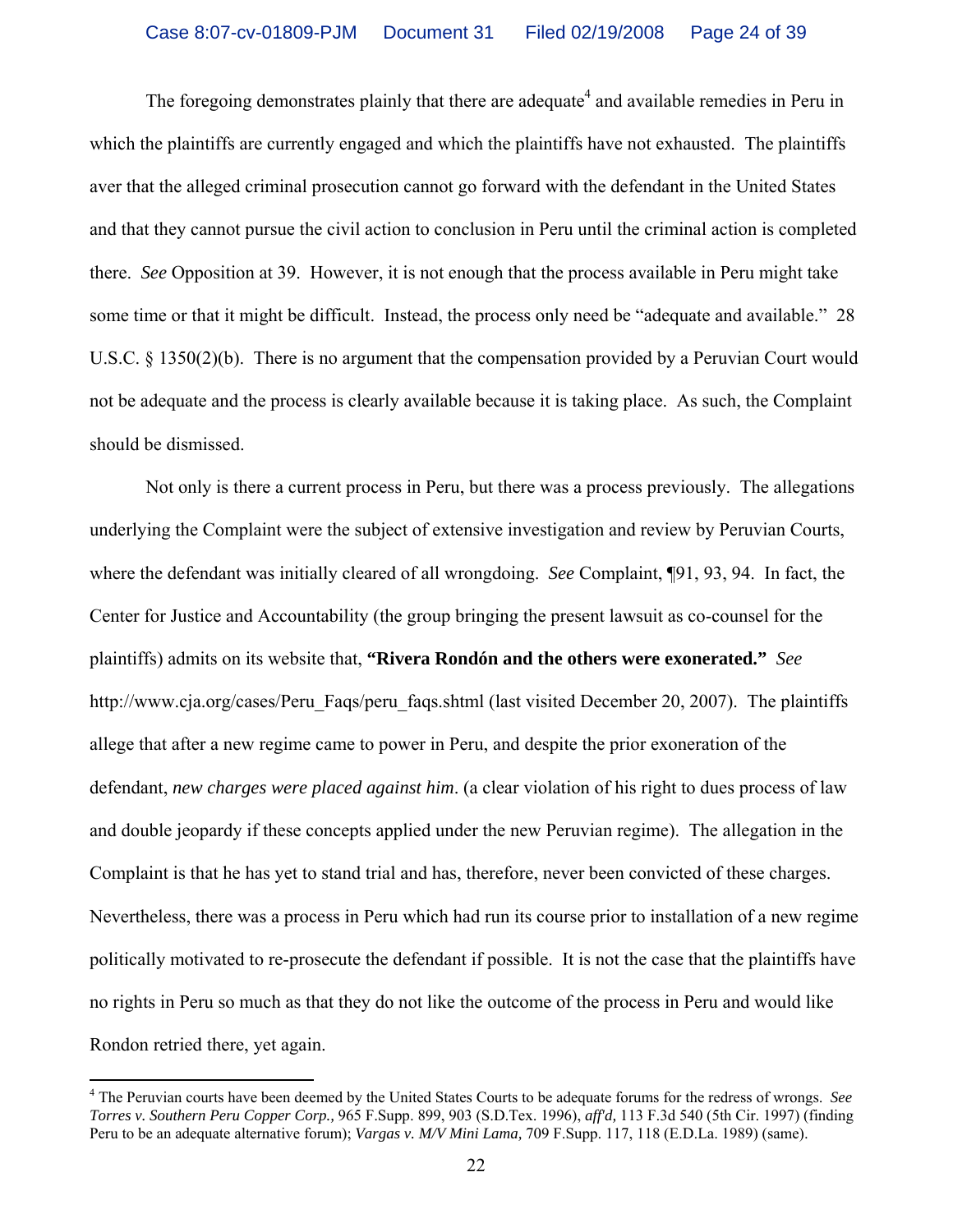#### **D. This case should be dismissed on political question grounds.**

 In order to respect the separation of powers into three political branches which is the bedrock of our constitutional democracy, Courts refuse to become entangled in political questions best left to the executive under our tripartite separation of powers. *See, e.g., Baker v. Carr,* 369 U.S. 186, 82 S.Ct. 691, 7 L.Ed.2d 663 (1962). The plaintiffs argue that the disposition of this matter does not offend this notion because there is allegedly "no basis for connecting [the defendant's alleged] role" at Accomarca "to any policy decision of the United States." *See* Opposition at 40. This point, even if true, is irrelevant.

 There are six independent tests for the existence of a political question, none of which requires a connection between the exact conduct of the defendant to a specific policy pronouncement:

[1] a textually demonstrable constitutional commitment of the issue to a coordinate political department; or [2] a lack of judicially discoverable and manageable standards for resolving it; or [3] the impossibility of deciding without an initial policy determination of a kind clearly for nonjudicial discretion; or [4] the impossibility of a court's undertaking independent resolution without expressing lack of the respect due coordinate branches of government; or [5] an unusual need for unquestioning adherence to a political decision already made; or [6] the potentiality of embarrassment from multifarious pronouncements by various departments on one question.

*Id.,* at 217, 82 S.Ct. 691. If any *one* of these factors is present, the Court should ordinarily dismiss the claim. *See Baker v. Carr*, 369 U.S. 186, 217 (1962). None of these factors includes an analysis of the nexus the plaintiffs claim is lacking in this case. As a result, the plaintiffs' initial opposition on this point is immaterial.

 Next, the plaintiffs argue that the United States was unaware of the events of Accomarca prior to their occurrence and decried them thereafter, so proceeding here allegedly does not run counter to the interests of the executive branch. *See* Opposition at 41. Again, this argument misses the point and ignores the relevant analysis from *Baker v. Carr*. Regardless of whether the executive would want this suit to go forward or whether it is in keeping with or degradation of the executive's position on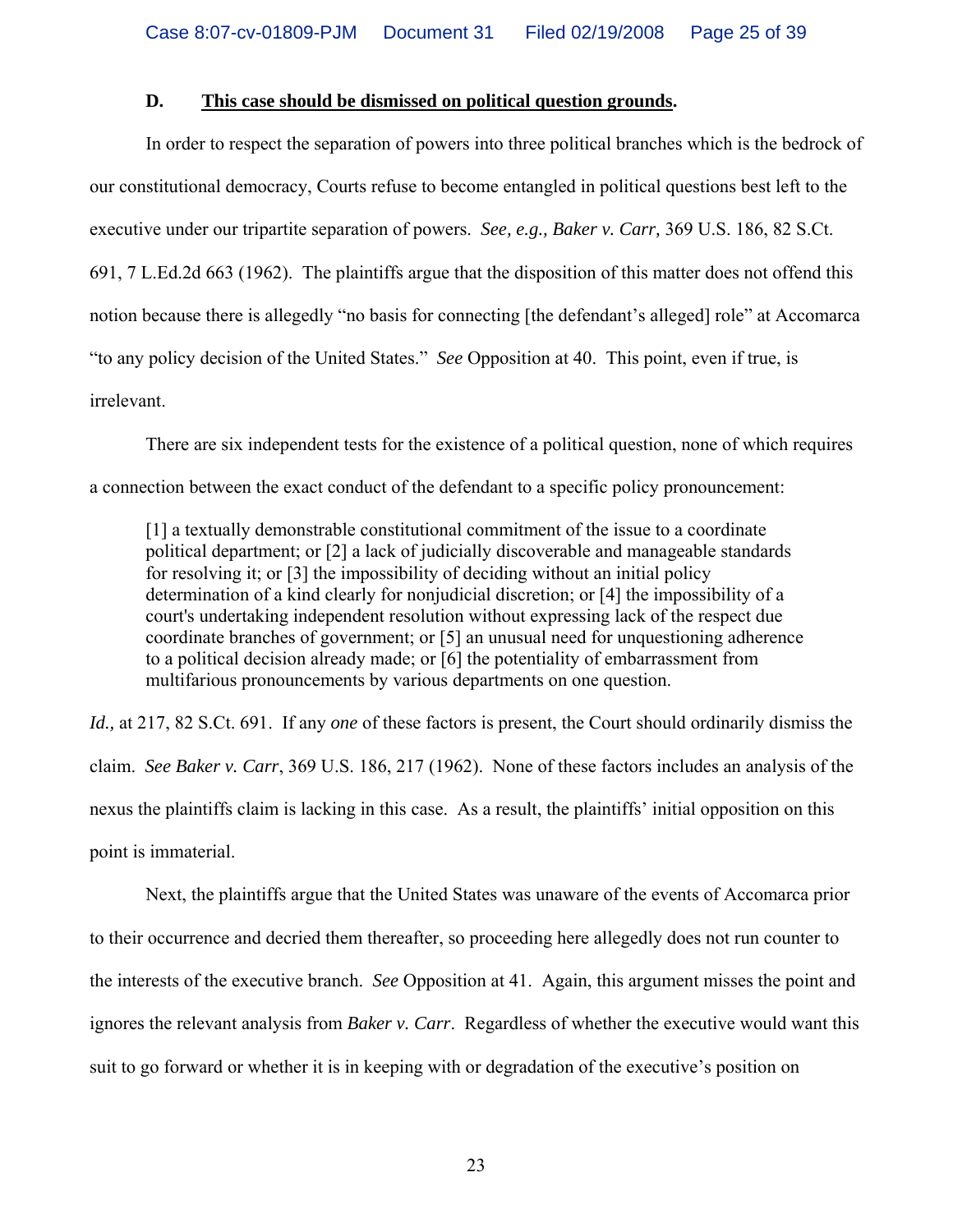Accomarca, the point is that foreign policy is a matter for the executive, not the courts. As such, this matter should not go forward here under the first of the *Baker* factors.

 The plaintiffs next claim, inaccurately, that "[e]ach of the cases" cited by the defense in connection with the political question doctrine "directly called into question the propriety of specific decisions made by U.S. officials." *See* Opposition at 42. First, this is a distinction without a difference. Second, this is simply not true. In his Motion to Dismiss, the defendant cited and discussed *Doe v. Liu Qi*, No. C 02 0672 CW, at 4-5 (N.D. Cal., Sept. 27, 2002). *Doe* is an ATCA case against certain *Chinese* officials for persecuting a religious group called the Falun Gong. The case did not involve any actions of U.S. officials.

 In *Doe*, the United States State Department asked the Court "to take into account the potential for reciprocal treatment of United States officials by foreign courts in efforts to challenge U.S. government policy," including suits alleging international law violations against individuals "in carrying out their official functions under the Constitution, laws and programs of the United States." Statement of Interest of the United. Likewise, should the Court now rule that a Peruvian soldier may be sued here for actions taken in his official capacity as a soldier, the Court effectively places its imprimatur on foreign government's permitting the same types of cases against our own members of the armed forces deployed throughout the world.

 In response to *Doe*, the plaintiffs suggest that this case should be disregarded because the State Department has not written a similar letter here. *See* Opposition at 42. This argument misses the point. Whether or not a similar letter was written here, the fact remains that there are significant concerns for the safety of our own troops whenever a United States Court is asked to call into questions the actions of foreign soldiers. This was what the plaintiffs asked the Court to do in *Doe* and it is what the plaintiffs are asking this Court to do. Letter or no letter, the very serious concern remains that should courts take such matters up in this country, we are inviting lawsuits against our own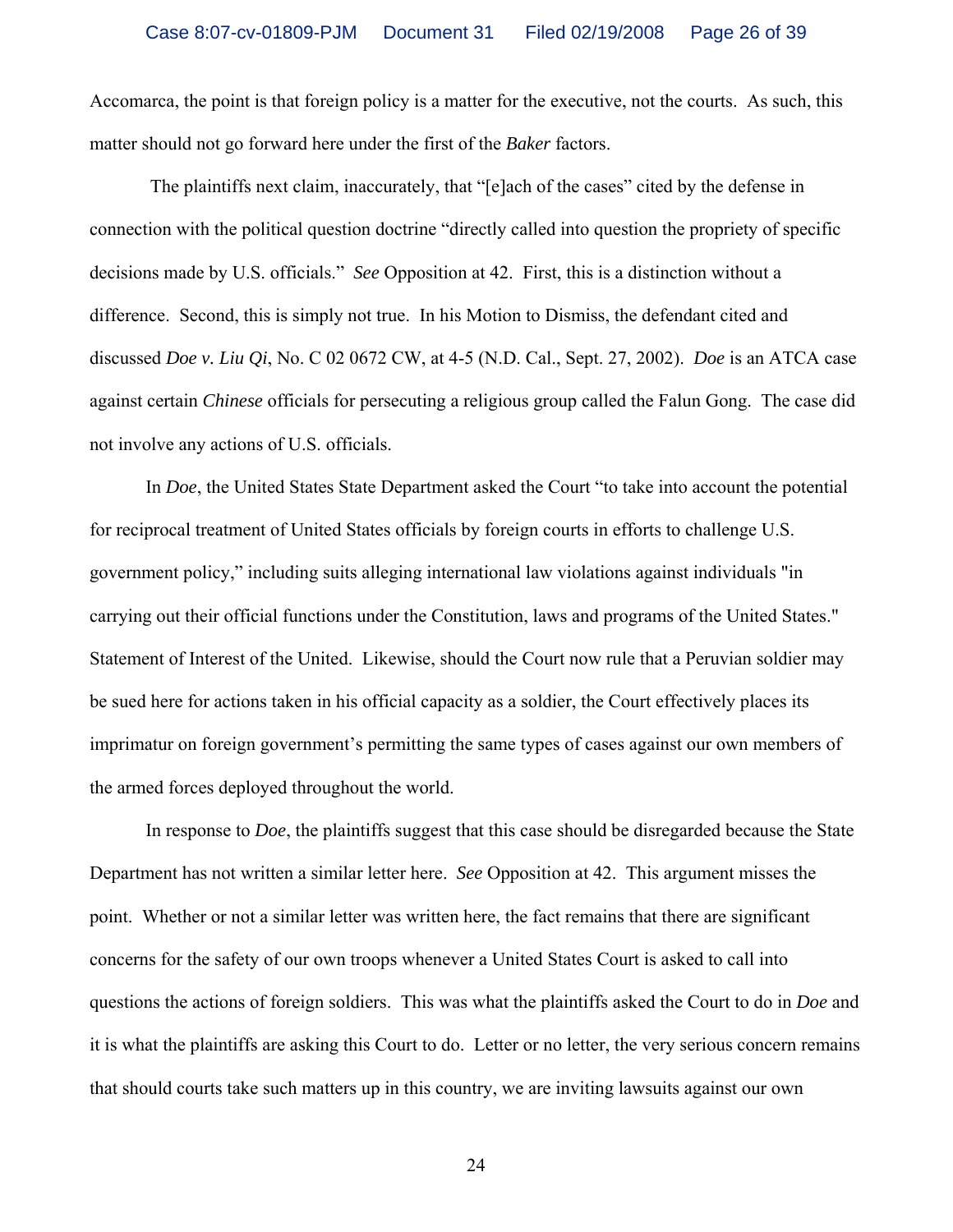soldiers in foreign lands, including in countries which may not supply our soldiers with the constitutional and other protections available here.

 Next, the plaintiffs suggest that there is no record support for the fact that, "this case implicates the relationship between the United States and Peru at a pivotal point in their history together." The events in question took place at a time when the United States was giving significant amounts of aid to Peru to fight the Shining Path terrorists in an effort to stem the flow of cocaine (which the Shining Path used to fund its operations) into the United States. This fact is a matter of public record. The United States was even training Peruvian soldiers, at the "School of the Americas," to carry out the types of raids at issue in this case. *See* 10 U.S.C. § 4415. The plaintiffs do not deny these facts, they only claim there is no record support for them yet.

 While this is important background for the Court's decision, the issue of United States aid to Peru or the relationship of the School of the Americas to this case is largely irrelevant at this stage. Again, the relevant query is whether the Court is being asked to resolve a political question best left to the executive branch. This is clearly the case, irrespective of the prior involvement of the United States in the events at issue. As such, the plaintiffs' argument is immaterial.

 Finally, in analogous cases, Courts have abstained. In *Aktepe v. United States*, 105 F.3d 1400 (11th Cir. 1997), Turkish sailors sued for injuries after an aircraft carrier mistakenly attacked their ship during a training exercise. The Court held that the case had been properly dismissed on political question grounds because the claim arose from a NATO exercise and necessarily implicated the relationship between the United States and its allies. Second, the Court held that assessing whether the Navy properly fired the missiles required a determination of how a "reasonable military force" should have acted. *Id.* at 1404. In the Court's view, it was "difficult to conceive of an area of governmental activity in which the courts have less competence," because "courts lack standards with which to assess whether reasonable care was taken to achieve military objectives while minimizing injury and loss of life." *Id*. The same problems implicated the third and fourth Baker factors, because the judgments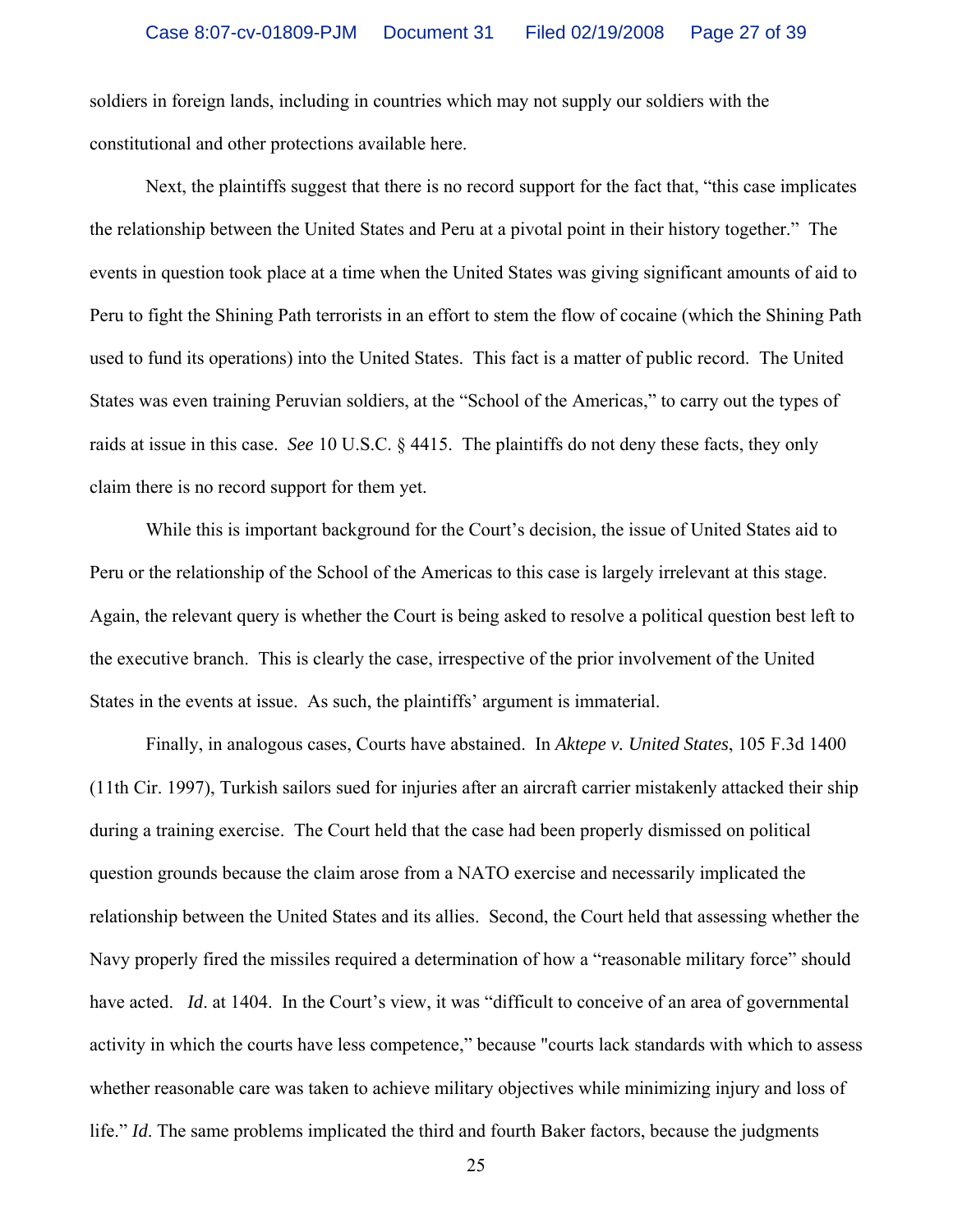sought "inevitably would require ... initial policy decisions of a kind appropriately reserved for military discretion," and would "express a lack of respect for the political branches of government." *Id*. Likewise, there is no judicially discoverable and manageable standard for resolving this case because it implicates the same types of military judgments at issue in *Aktepe*.

 Similarly, in *Greenham Women Against Cruise Missiles v. Reagan*, 755 F.2d 34 (2d Cir. 1985), British plaintiffs challenged deployment of U.S. missiles in the United Kingdom. The Court found that the complaint raised "issues which have been committed by the Constitution to coordinate political departments ... and request[ed] relief which cannot be granted absent an initial policy determination of a kind clearly for nonjudicial discretion." *Id*. at 37; *Holtzman v. Sch.lesinger*, 484 F.2d 1307 (2d Cir. 1973) (the propriety of military decisions was a "bluntly political and not a judicial question."). Here, as well, it would be impossible to proceed further in this matter without an initial policy determination of a kind clearly for nonjudicial discretion, and there is a serious potential here for "embarrassment from multifarious pronouncements by various departments on one question." *Baker v. Carr,* 369 U.S. 186, 82 S.Ct. 691, 7 L.Ed.2d 663 (1962). As a result, this case should be dismissed.

#### **E. Plaintiffs' claims are barred by the Act of State doctrine.**

 The Act of State doctrine applies to bar judicial intervention where "the outcome of the case turns upon [] the effect of official action by a foreign sovereign." *W.S. Kirkpatrick & Co. v. Envtl. Tectonics Corp. Int'l*, 493 US: 400, 406 (1990); *Banco Nacional de Cuba v. Sabbatino*, 376 U.S. 398, 423 (1964)). The policies underlying the doctrine include "international comity, respect for the sovereignty of foreign nations on their own territory, and the avoidance of embarrassment to the Executive Branch in its conduct of foreign relations." *Id*. at 408.

 The plaintiffs argue that no act of state is at issue here. This argument runs entirely counter to the admissions in the plaintiffs' own Complaint. For instance, the plaintiffs allege that the actions taken by the defendant were done pursuant to policy set at the highest levels of the Peruvian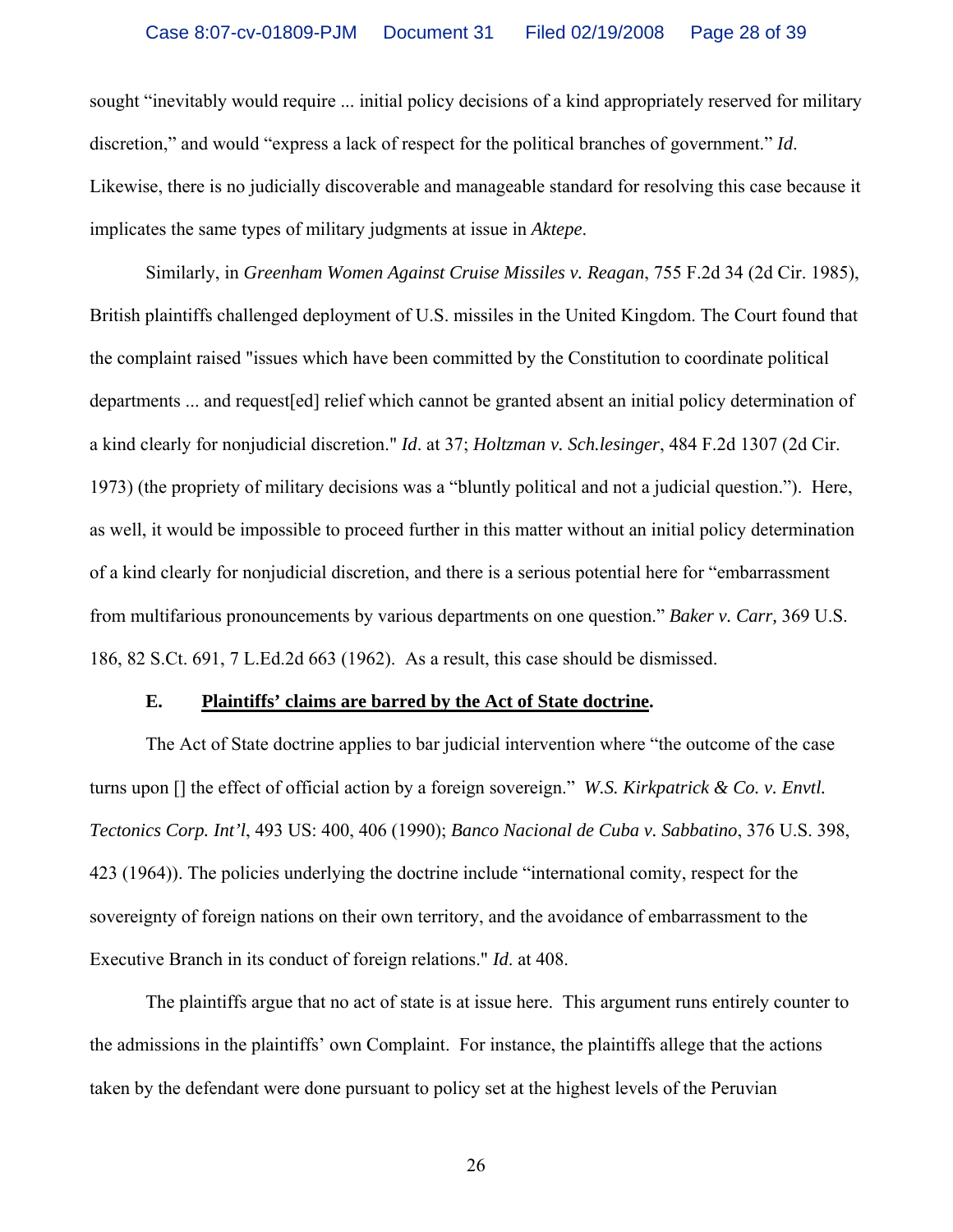government and handed down directly to the defendant through a strict chain of command outlined in

the Complaint:

1. "Peru was in a state of civil war," and that the Peruvian Army was "fighting the Maoist rebel group" Shining Path, which "committed widespread abuses, including massacres, bombings and targeted assassinations" *see* Complaint, ¶ 35;

2. "national elections" were held in 1980, and that the newly-elected government "declared a state of emergency" in an area to include where the alleged events occurred in an effort to fight the Maoist terrorists in that region *see* Complaint, ¶ 39;

3. **it was "the government" which "deployed the Peruvian Army"** to the alleged location where the events at issue occurred so that "military operations" could be carried out in the region *see* Complaint, ¶ 40, 42;

4. **it was the "Peruvian Army" that "targeted the Accomarca District"** where the events in question allegedly took place *see* Complaint, ¶ 43;

5. **a Peruvian General who was "Chief of the Political-Military Command" for the area involved, "ordered the General Staff of the Peruvian Army's Second Infantry Division to devise an operational plan to 'capture and/or destroy terrorist elements'"** *see* Complaint, ¶ 15, 48;

6. **the military "operation" was "placed under the control of" a Lieutenant Colonel who was the "Chief of Operations of the General Staff"** s*ee* Complaint, ¶ 48;

7. at all relevant times, the defendant was a low-ranking officer in the Peruvian military, referred to as a **"***military actor***"** in the Complaint *see* Complaint, ¶6, 12 (heading);

8. **the defendant was allegedly "called" to attend a meeting by his superior officer, the Lieutenant Colonel, regarding a military operation in Accomarca**; there is no allegation that atrocities or wrongdoing of any type was planned or even discussed at this meeting *see* Complaint, ¶ 49; and

## 9. **the defendant was merely a Lieutenant at the time and allegedly involved in the resulting operation as such and while wearing his military uniform and using military equipment** *see* Complaint, ¶ 49, 54.

There is simply no escaping the fact that the Complaint alleges that the defendant acted pursuant to

official government policy. As a result, an "Act of state" is clearly being called into question here.

The plaintiffs' claims that the defendant was acting outside of his authority are unavailing for the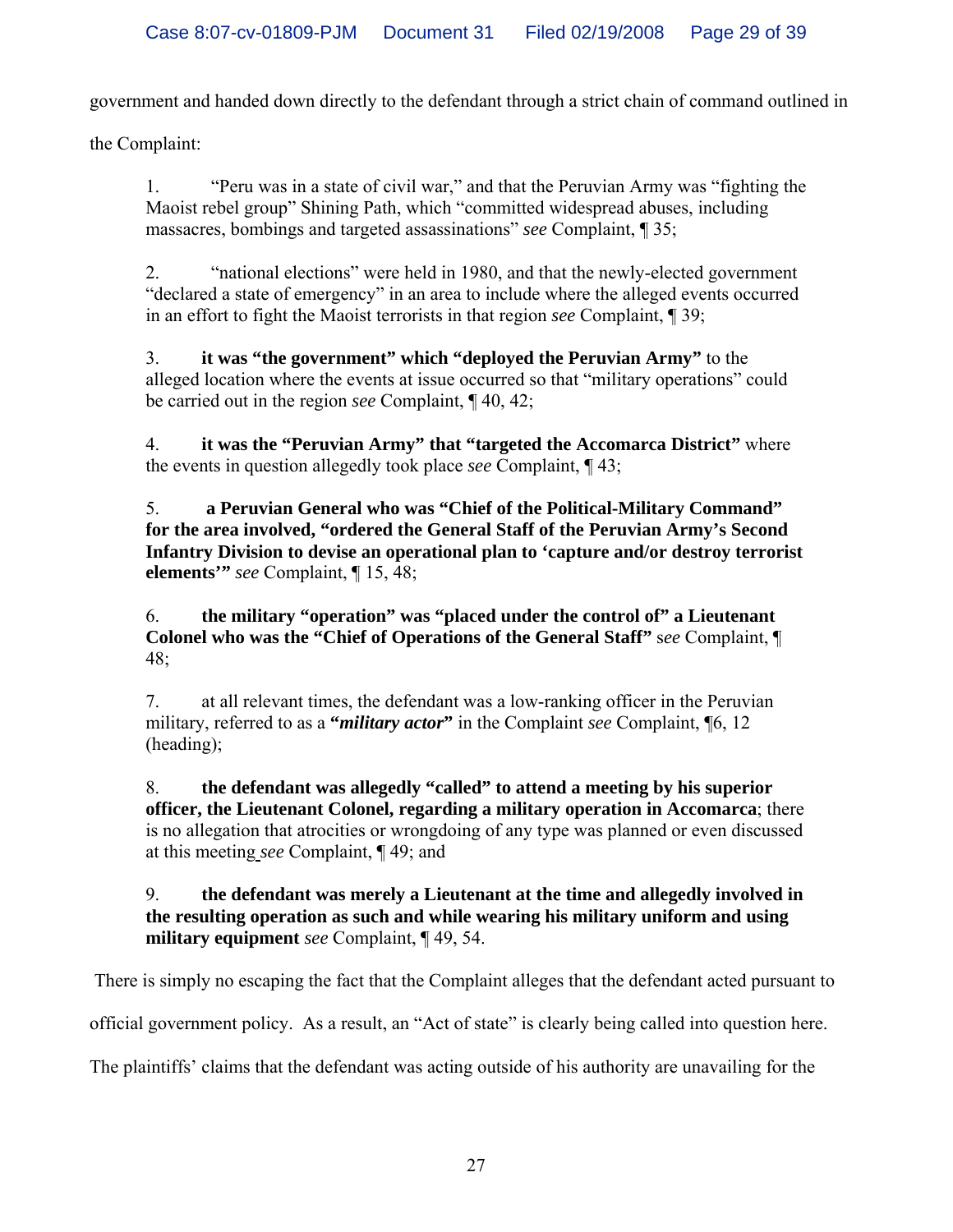reasons discussed *supra*. As a result, the Complaint should be dismissed under the Act of State doctrine. *See Int'l Ass'n of Machinists v. OPEC*, 649 F.2d 1354, 1360 (9th Cir. 1981).

 Next, the defendants argue that the *Sabbatino* factors weigh against application of the Act of State doctrine because the defendant allegedly committed human rights violations and adjudication is consistent with United States policy. *See* Opposition at 46 - 47 (*citing Banco Nacional de Cuba v. Sabbatino*, 376 U.S. 398, 423 (1964)). As noted above, the allegations of the Complaint do not support a finding that the defendant committed human rights abuses. As a result, his persecution by the plaintiffs is not in keeping with any announced policy of the United States.

 Finally, for the reasons outlined in the Motion to Dismiss, none of which was addressed by the plaintiffs in their Opposition, the *Sabbatino* factors weigh heavily in favor of abstention here under existing case law.

#### **F. The Complaint fails to state a claim upon which relief can be granted.**

 In their Opposition, the plaintiffs abandon any pretence that they are proceeding against the defendant on theories of direct liability. *See* Opposition at 49 (For each claim…liability is based on three distinct theories: conspiracy, aiding and abetting and joint criminal enterprise."). The plaintiffs ground their claims entirely on these three theories of *indirect* liability. For the reasons which follow, the plaintiffs have not stated a claim under any of these theories.

### **1. The plaintiffs have not and cannot state a claim for conspiracy, aiding and abetting or "joint criminal enterprise" because the defendant is only alleged to have joined with other soldiers in connection with the allegations of the Complaint and the army cannot conspire with itself.**

 The defendant is only alleged to have conspired with, aided and abetted and joined in a criminal enterprise with other members of the Peruvian Army. It is legally impossible to conspire with oneself or to aid and abet oneself. *United States v. Gisehaltz,* 278 F.Supp. 434, 437 (S.D.N.Y. 1967); *Miller v. Edward Jones & Co.*, 355 F.Supp.2d 629, 644 (D.Conn.,2005) ("it is clear that 'one cannot aid or abet oneself'"); *Iyorbo v. Quest Intern. Food Flavors & Food Ingredients Co.*; 2003 WL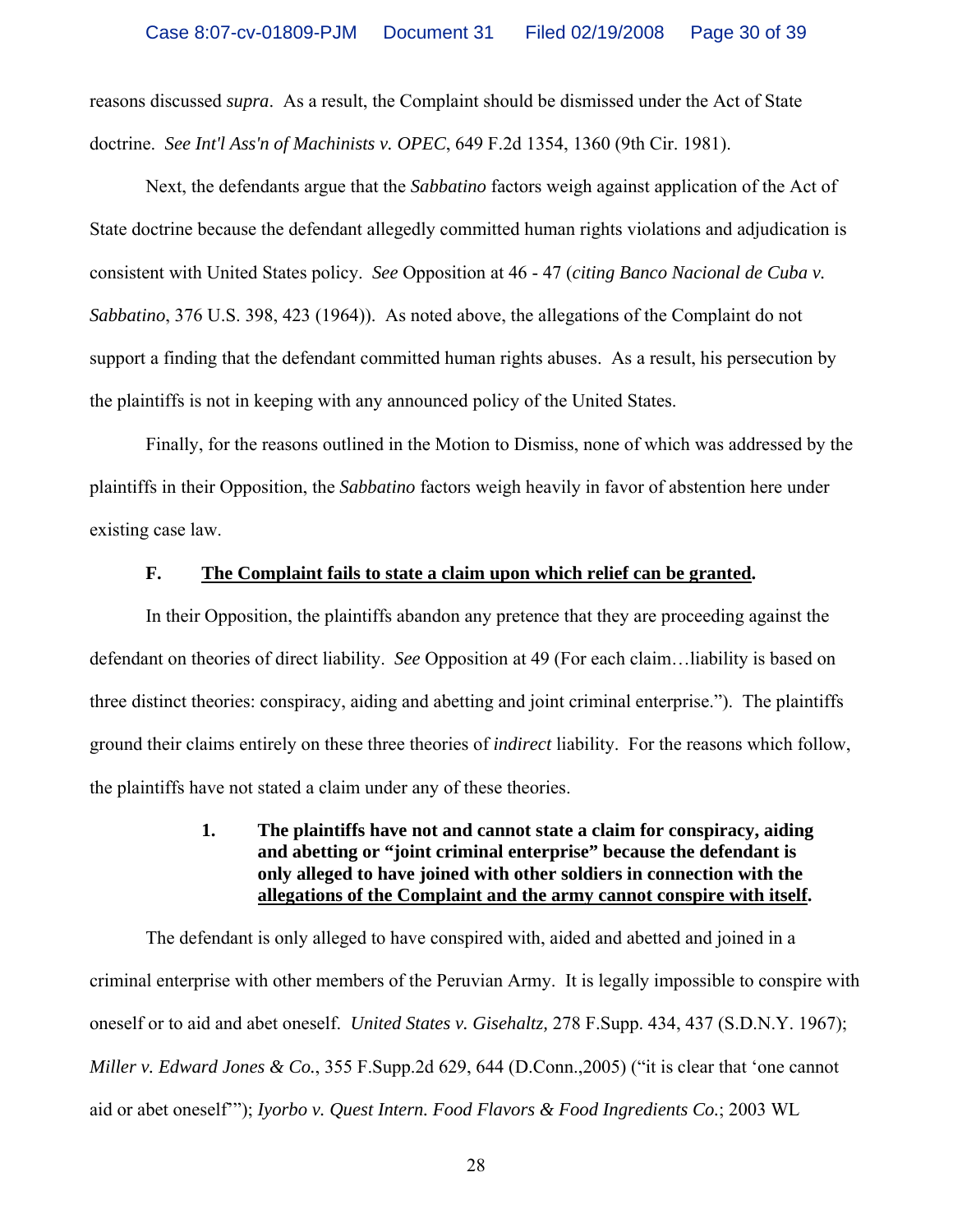22999547, 3 (D.Minn.) (D.Minn.,2003) ("one cannot aid and abet oneself"); *U.S. v. Verners*, 53 F.3d 291, 295 (C.A.10 (Okl.),1995)("[o]ne cannot aid and abet an aider and abetter, nor can one aid and abet oneself"); *California Int'l Chemical Co. v. Neptune Pool Service, Inc.*, 770 F.Supp. 1530, 1535 (M.D.Fla.,1991)("One can not aid and abet oneself in the performance of an act."); *State v. Pacheco*, 27 Utah 2d 281, 282, 495 P.2d 808, 808 (Utah 1972) ("one cannot aid and abet oneself").

 Likewise, a corporation cannot conspire with or aid and abet its officers or agents. *See id*.; *Marmott v. Maryland Lumber Company, et al.,* 807 F.2d 1180, 1184 (4th Cir. 1986); *Rokeach v. Eisenbach*, 1985 WL 4831, 7 (N.D.Ill.) (N.D.Ill. 1985) (stating, in the context of corporate officers alleged to have conspired with the corporation, "[t]here can be no doubt that one cannot conspire with oneself.").

 Under the same principles, one Peruvian Army solider cannot legal conspire with another soldier when both are acting in an official capacity. This is because, as demonstrated above, both officers are acting on behalf of Peru. In effect, the conspiracy and aiding and abetting theories here ask the Court to find that Peru (acting through the defendant) conspired with itself (acting through other soldiers). Such a conclusion is contrary to the great weight of case law. *See id*.

 The plaintiff cites a few cases which apply the exception to the forgoing rule. Specifically, courts have held that in the appropriate circumstances, one may conspire with another member of the same organization, but those circumstances are not present in this case:

**The law is well established that a corporation cannot conspire with officers or agents.** *See Marmott v. Maryland Lumber Company, et al.,* 807 F.2d 1180, 1184 (4th Cir.1986). **However, there are two exceptions to this general rule. One exception is "where [the officer or] agent has an 'independent personal stake in achieving the corporation's legal objective.' "** *Yates v. Hagerstown Lodge No. 212 Loyal Order of Moose,* 878 F.Supp. 788, 802 (D.Md.1995). **The other exception is where the acts of the officers were unauthorized by the corporate defendant**. *Id.* 

Plaintiff has failed to allege facts under either exception. Plaintiff's complaint does not claim that defendants Gupta or Tawari had an "independent personal stake." Additionally, the complaint contains no charges that defendants Gupta or Tawari acted in a manner unauthorized by defendant EER. Moreover, Plaintiff's lone belief that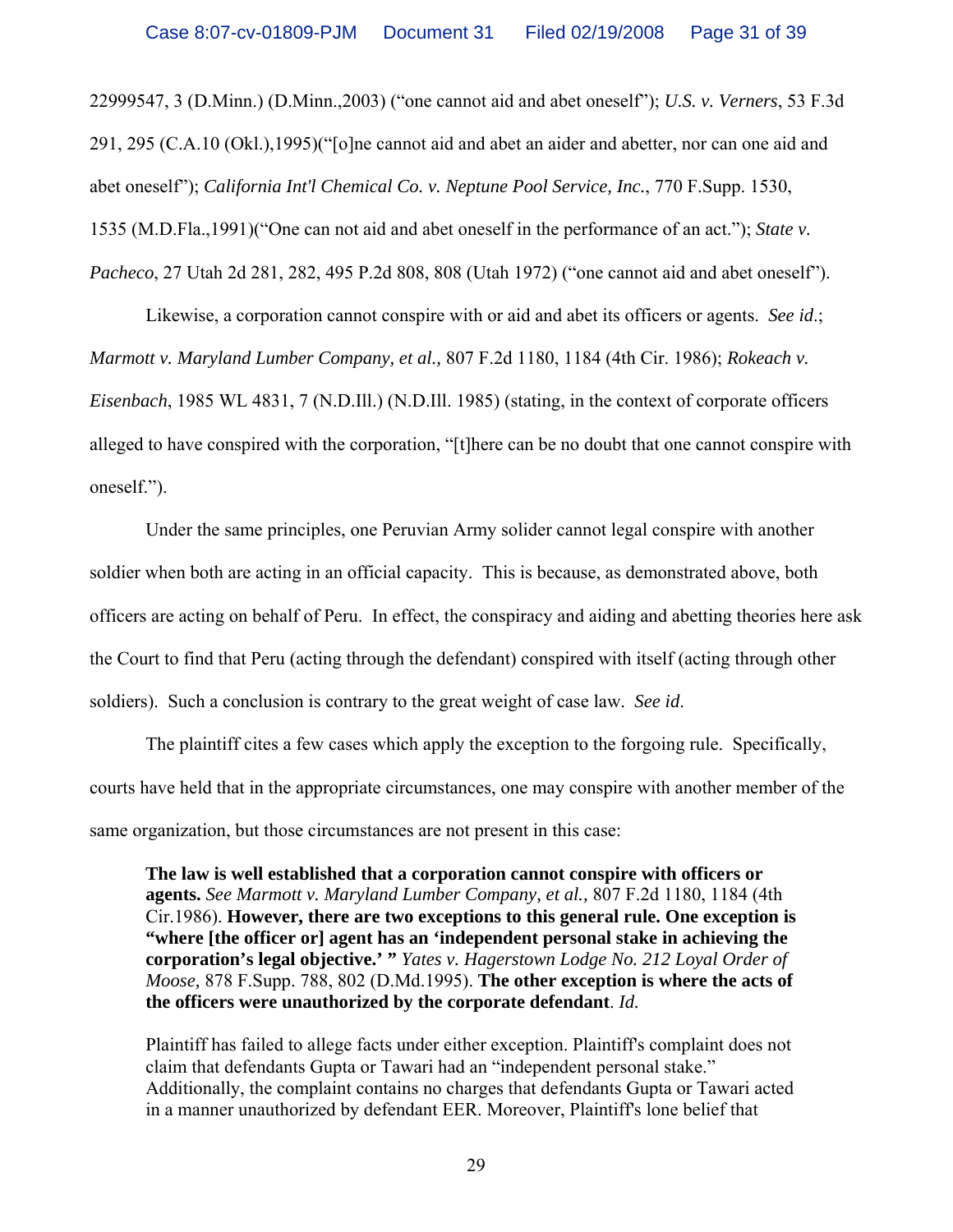defendants Gupta and Tawari have ownership interests in defendant EER is not enough to show that they had an "independent personal stake."

The Court believes that it is necessary for Defendants to know the nature of the conspiracy alleged against them in order to fully defend themselves. Because Plaintiff has failed to adequately plead a conspiracy claim, the Court must dismiss it.

*U.S. v. EER Systems Corp.*, 950 F.Supp. 130, 132 - 133 (D.Md.,1996). The plaintiffs cite cases either explicitly applying these exceptions or in which these exceptions would apply. Then, the plaintiffs ask the Court to apply these exceptions here without discussing them.

 Apparently, the plaintiffs do not discuss the exceptions at issue because they clearly do not apply. Here, as in *EER Systems*, the Complaint does not allege that the defendant had any "independent personal stake" in the events to Accomarca. Nor does the Complaint contain charges that the defendant acted in a manner unauthorized by the government of Peru. In fact, the Complaint alleges that the defendant was following direct orders and acting in accordance with the nationallyadopted public policy of Peru at the time. *See* discussion, *supra*. As a result, these exceptions do not apply and there can be no indirect liability here because, as a matter of law, the defendant cannot have conspired with, aided and abetted and joined in a criminal enterprise with other members of the Peruvian Army.

> **2. The plaintiffs have not and cannot state a cause of action for conspiracy, aiding and abetting or "joint criminal enterprise" because the defendant is not alleged to have had any knowledge of the events at Accomarca before they occurred; nor are there allegations sufficient to suggest that the defendant was knowingly part of a "cover up."**

 In order to proceed on theories of indirect liability, the defendant must have know about and been part of a common scheme or plan to commit atrocities or to cover them up after the fact. *See, e.g., Gosden v. Louis,* 687 N.E.2d 481, 496 (Ohio App.1996) (there must be at least "a common understanding or design, even if tacit, to commit an unlawful act" in order to support a conspiracy claim); *Hooks v. Hooks,* 771 F.2d 935, 944 (6th Cir.1985); *Halberstam v. Welch,* 705 F.2d 472, 478 (D.C.Cir.1983) (aiding and abetting focuses on whether a defendant *knowingly* gave "substantial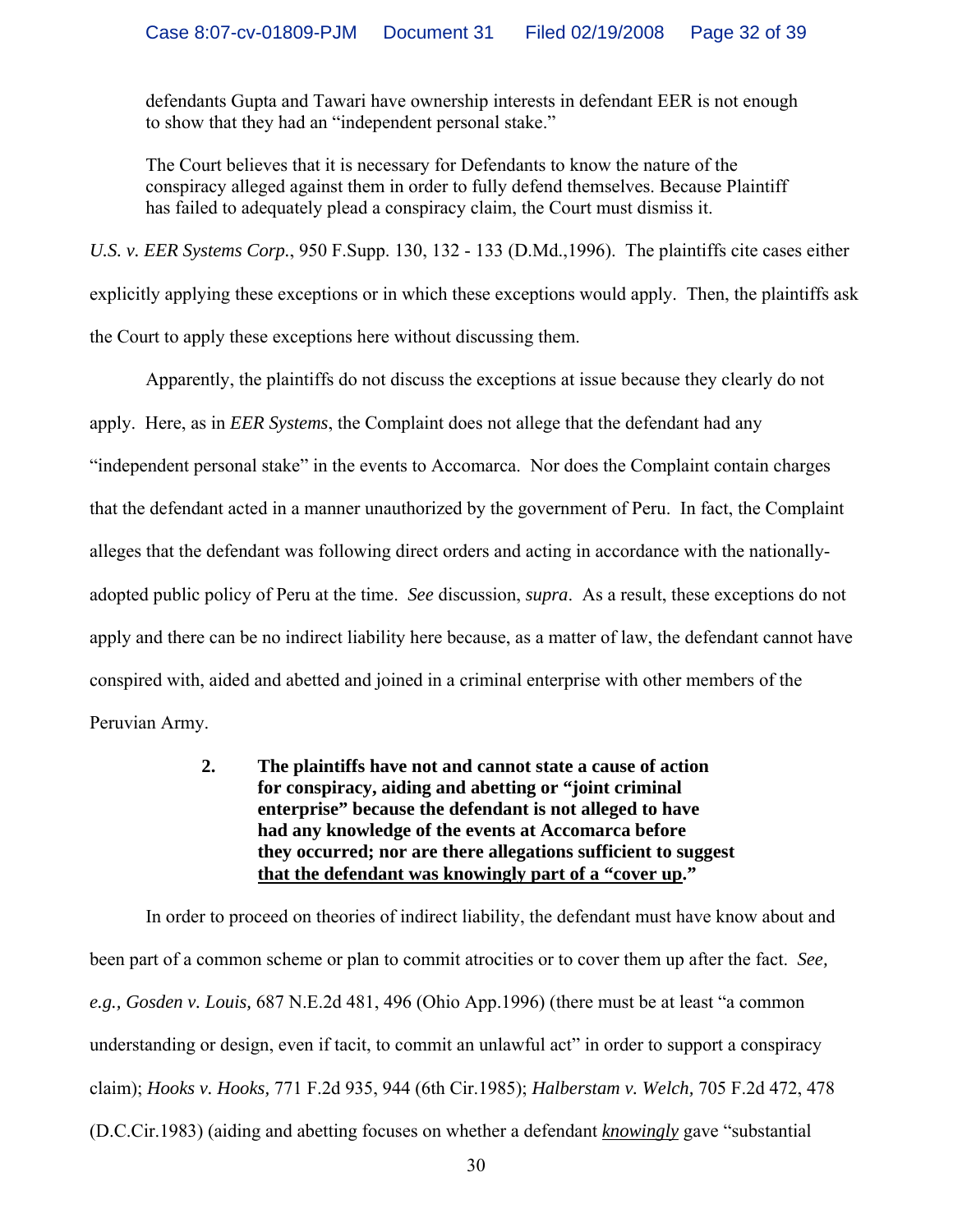assistance" to someone who performed wrongful conduct"). An element of aiding and abetting is the

defendant's knowledge of the illegal activity he is alleged to have assisted and his *knowing* assistance:

Under a proper application of § 876 to ATCA civil aiding and abetting claims, **liability should be found only where there is evidence that a defendant furthered the violation of a clearly established international law norm in one of three ways:** (1) by **knowingly** and substantially assisting a principal tortfeasor, such as a foreign government or its proxy, to commit an act that violates a clearly established international law norm; (2) by encouraging, advising, contracting with, or otherwise soliciting a principal tortfeasor to commit an act **while having actual or constructive knowledge that the principal tortfeasor will violate a clearly established customary international law norm** in the process of completing that act; or (3) by facilitating the commission of human rights violations by providing the principal tortfeasor with the tools, instrumentalities, or services to commit those violations **with actual or constructive knowledge** that those tools, instrumentalities, or services will be (or only could be) used in connection with that purpose.

*Khulumani v. Barclay Nat. Bank Ltd.*, 504 F.3d 254, \*288 -289 (C.A.2 (N.Y.),2007). Moreover, the

defendant's alleged knowledge of the planned wrongdoing must rise to the level of the specific intent

to aid in misconduct:

Moreover, in *Boim v. Quranic Literacy Institute,* the same court held that 18 U.S.C. § 2339A, which created a civil cause of action for those injured by terrorist acts against individuals who provided support to terrorist groups, survived a First Amendment challenge **"so long as the plaintiffs are able to prove that the defendants knew about the organization's illegal activity, desired to help that activity succeed and engaged in some act of helping."** 291 F.3d 1000, 1028 (7th Cir.2002). *Cf. Halberstam v. Welch,* 705 F.2d 472, 488 (D.C.Cir.1983) (holding that "desire to make the venture succeed" is a factor in determining aiding-and-abetting liability).

**There is no allegation here that the defendants acted with the intent to make the violation succeed…."[o]ne who merely sells goods to a buyer is not an aider and abettor of crimes that the buyer might commit, even if the seller knows that the buyer is likely to use the goods unlawfully, because the seller does not share the specific intent to further the buyer's venture."** *Corrie v. Caterpillar, Inc.,* 403 F.Supp.2d 1019, 1027 (W.D.Wash.2005) (citing *Blankenship,* 970 F.2d at 285-87), *aff'd* on other grounds, *Corrie v. Caterpillar, Inc.,* 503 F.3d 974 (9th Cir.2007); *see also* N.Y. Penal Code § 115.05 (criminal facilitation). Indeed, such conduct does not violate customary international law. *See The Ministries Case,* 14 *Trials of War Criminals Before the Nuernberg Military Tribunals Under Control Council Law No. 10* 621-22.

*Khulumani v. Barclay Nat. Bank Ltd.*, 504 F.3d 254, 318 (C.A.2 (N.Y.),2007).

The pleading standards regarding the defendants' alleged knowledge of the conspiracy and the

existence of it are high. *See Fullman v. Graddick,* 739 F.2d 553, 556-57 (11th Cir.1984) ("In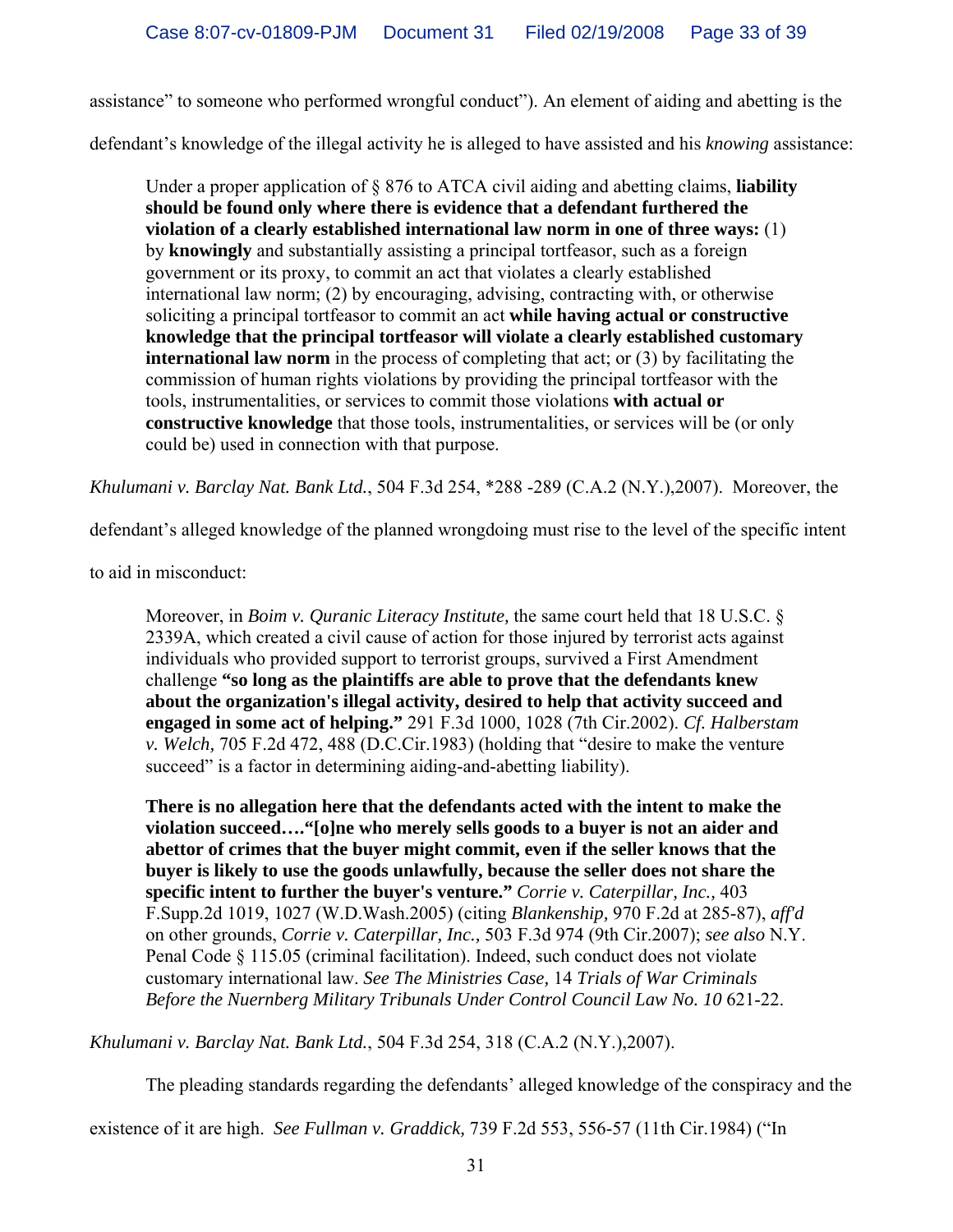conspiracy cases, a defendant must be informed of the nature of the conspiracy which is alleged. It is not enough to simply aver in the complaint that a conspiracy existed. A complaint may justifiably be dismissed because of the conclusory, vague and general nature of the allegations of conspiracy."). These standards are even higher when the plaintiffs seek to employ theories of indirect liability in an ATCA case such as this:

Furthermore, a number of courts have required some level of specificity in ATCA cases involving similar allegations. *See Aldana,* 416 F.3d at 1248-1253 (affirming in part dismissal of ATCA complaint for inadequate pleading); *Beanal v. Freeport-McMoran, Inc.*, 197 F.3d 161, 165-169 (5th Cir.1999) (affirming dismissal of complaint asserting claims under the ATCA and TVPA for lack of specificity).

*In re Sinaltrainal Litigation*, 474 F.Supp.2d 1273, 1296 (S.D.Fla., 2006).

 Here, the plaintiffs have failed to allege that the defendant knew anything about the atrocities in Accomarca before they were committed. In fact, the plaintiffs have not alleged that anyone knew these atrocities would occur in advance, leaving open the *very real* possibility that a decision made by the unit in the town at the time lead to the events which later unfolded.<sup>5</sup> Likewise, the plaintiffs have failed to allege that the defendant did anything to knowingly cover up the events in Accomarca after the fact. As a result, no theory of indirect liability should survive the present motion.

 The plaintiffs' response to the foregoing, at pages 54 and 55 of their Opposition, demonstrates the weakness of the plaintiffs' case. Instead of claiming that the defendant knew about any atrocities in advance, the plaintiffs alleged *only* that the defendant knew about "an operational plan 'to capture and/or destroy' terrorist elements." *See* Opposition at 54. There is nothing illegal now in Peru or at the time in Peru about being a soldier in the Army capturing and/or destroying terrorists. The defendant is not alleged to have had any knowledge of a plan to violate the law or commit atrocities;

 $\overline{a}$ 

 $<sup>5</sup>$  It bears repeating that the defendant was not a member of this unit and is not alleged to have been in Accomarca when the</sup> alleged atrocities occurred.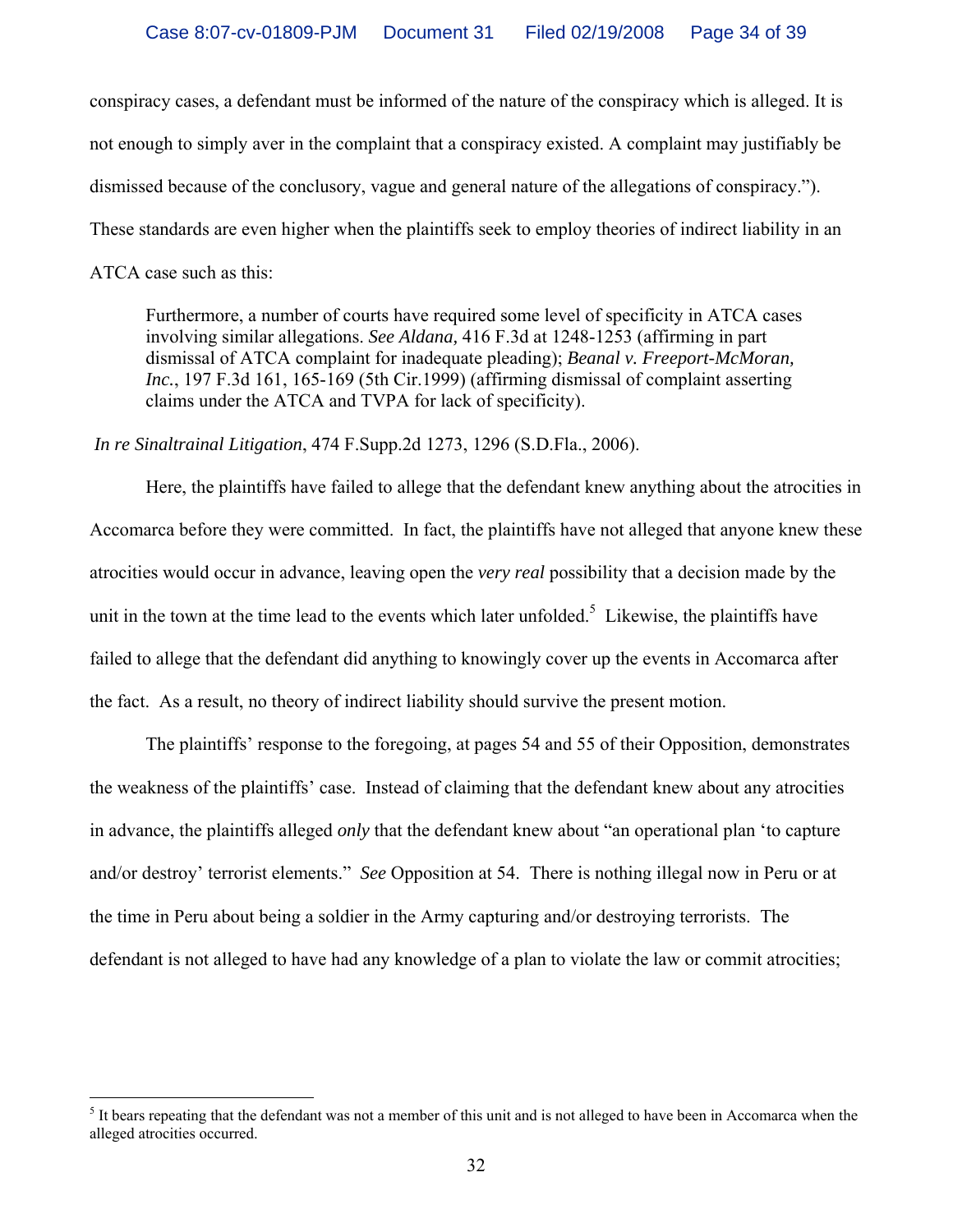nor is there even alleged to have been a plan to commit atrocities that the defendant could have known about.<sup>6</sup> As a result, the defendant has no indirect liability and the Complaint should be dismissed.

 Quoting the Complaint, the plaintiffs claim in their Opposition that the defendant's report "failed to 'mention any interaction with civilians…or the fact that dozens of people were killed during the operation.'" *See* Opposition at 55. In the Opposition, *but not in the Complaint*, the defendants allege that this is evidence of a "cover up." *See id*. This claim is preposterous. Neither the defendant, nor his unit is alleged to have had any contact whatsoever with civilians. Neither the defendant, nor his unit is alleged to have seen or been aware of any killings. The defendant's report - regarding his activities and those of unit - does not mention any contact with civilians because he and his unit had no such contact. The plaintiffs' sole evidence of a "cover up" is the allegation that the defendant drafted a correct and accurate report. This is not sufficient to sustain claims of a conspiracy, aiding and abetting or a "joint criminal enterprise" and the Complaint sounding in these theories should be dismissed.

#### **3. There is no such cause of action as civil "joint criminal enterprise."**

 There is no civil cause of action for "joint criminal enterprise." The phrase "joint criminal enterprise" appears exactly four times in cases reported by the Supreme Court or anywhere in the Fourth Circuit. *See Yousuf v. Samantar*, (E.D.Va.,2007); *Hamdan v. Rumsfeld*, 126 S.Ct. 2749, 2785 (2006); *Fowler v. Com*., (Va.App.,1998); *U.S. v. Sapperstein*, 312 F.2d 694 (C.A.Md. 1963). *None* of these cases recognizes a civil cause of action for a "joint criminal enterprise." *See Yousuf v. Samantar*, (E.D.Va.,2007)(TVPA claim which was dismissed on other grounds in which the Court did not reach the defendant's argument that, "'joint criminal enterprise' is not a valid theory of liability"); *Hamdan v. Rumsfeld*, 126 S.Ct. 2749, 2785 (2006) (case involving detainees at Guantanamo Bay in which a cause of action for joint criminal enterprise was not pleaded by the plaintiffs or adopted by the Court, but in which the Court noted that, "[t]he International Criminal Tribunal for the former

 $\overline{a}$ 

 $6$  In point of fact, should discovery become necessary, the defendant avers that the plaintiffs will not be able to show that there was ever a plan to commit atrocities at Accomarca.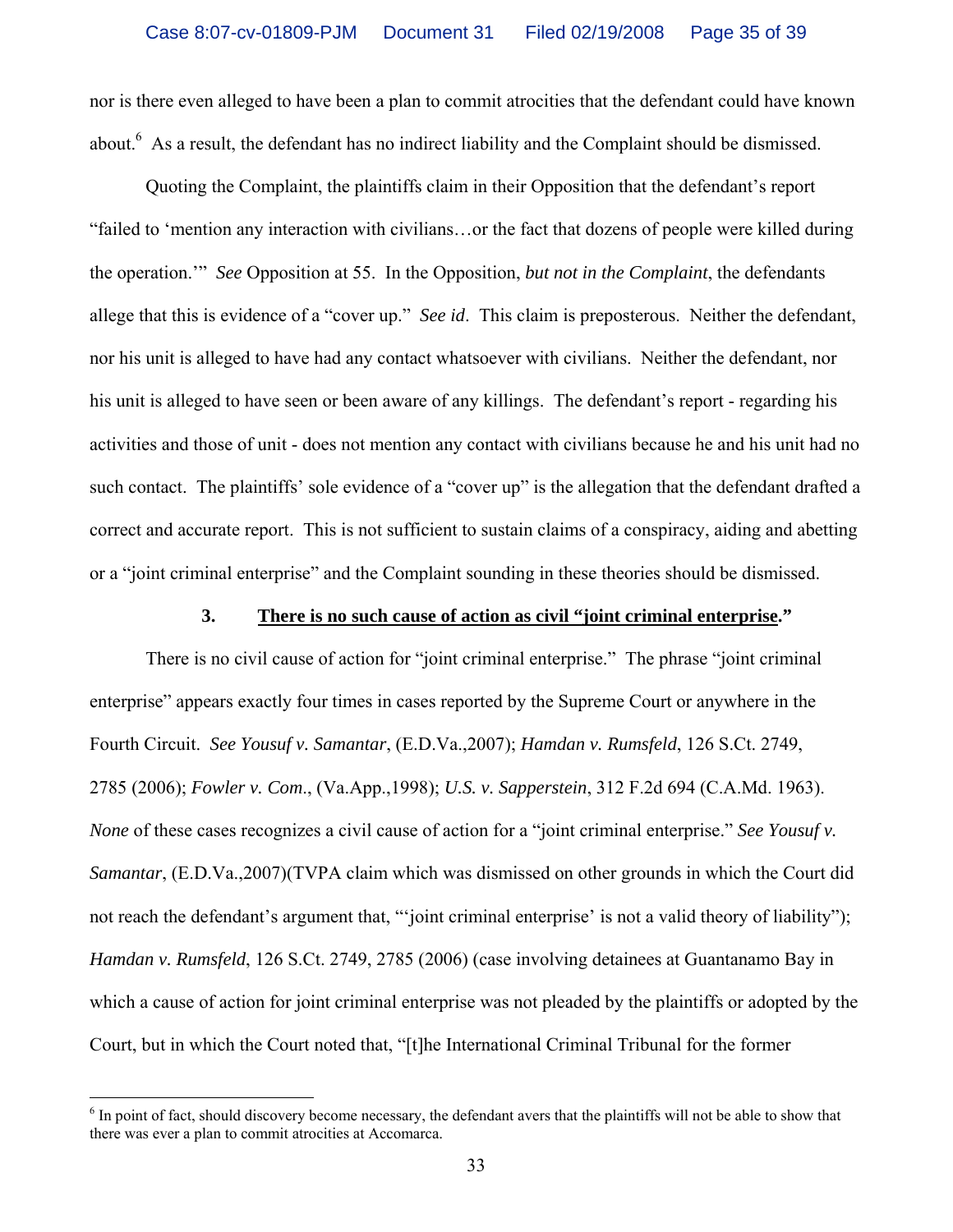Yugoslavia … has adopted a "joint criminal enterprise" theory of liability," but that "United States Military Tribunals…did not recogniz[e] as a separate offence conspiracy to commit war crimes or crimes against humanity"); *Fowler v. Com*., (Va.App.,1998) (criminal case); *U.S. v. Sapperstein*, 312 F.2d 694 (C.A.Md. 1963) (criminal case). Given that there is no civil cause of action for "joint criminal enterprise," this claim should be dismissed.

### **4. The plaintiffs have not and cannot state a claim for "joint criminal enterprise."**

 Even if there were a claim for "joint criminal enterprise," certainly one of its elements must be the plaintiffs' awareness of the underlying crime prior to joining the enterprise or acting in furtherance thereof. Here, there is no allegation that the defendant was aware of any wrongdoing at any time. *See* discussion, *supra*. As a result, even if the Court were to adopt this novel theory of recovery, a "joint criminal enterprise" claim cannot survive here.

## **G. The Alien Tort Claims Act does not provide this court with jurisdiction over the present claims because the plaintiffs are not alleged to be aliens.**

 As noted above, the Alien Tort Claims Act grants district courts "original jurisdiction of any civil action *by an alien* for a tort only, committed in violation of the law of nations or a treaty of the United States." 28 U.S.C. § 1350 (emphasis supplied). The term, "alien" is not defined in the statute, but Black's Law Dictionary defines "alien" as follows: "[a] person who resides within the borders of a country but is not a citizen or subject of that country." *See* Black's Law Dictionary, Seventh Ed. (1999). Thus, only those who are citizens of other countries, *but residing in the United States*, may bring claims under the ATCA. The Complaint alleges that "Plaintiff Teofila Ochoa…is a citizen and *resident of Peru*;" and "Plaintiff Cirila Pulido Baldeon…is a citizen and *resident of Peru*." *See*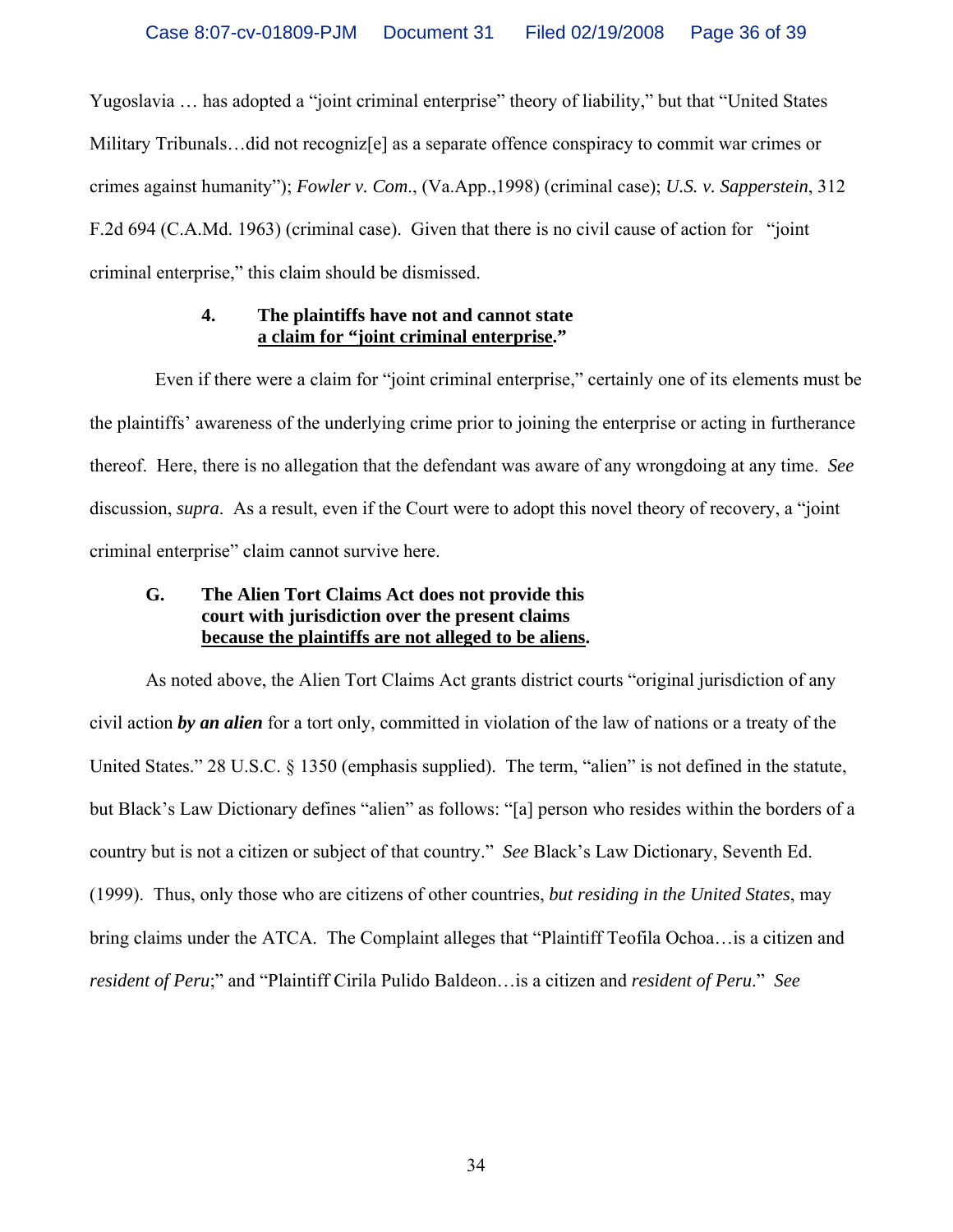Complaint, ¶ 8, 10. Therefore, neither individual is an "alien" and the present ATCA claims should be dismissed.<sup>7</sup>

In response, the plaintiffs cite *Rasul v. Bush*, 542 U.S. 466 (2004), where the Supreme Court

held that it has jurisdiction over *habeas corpus* claims brought by detainees at Guantanamo Bay.

Rasul is easily distinguishable from the present case. The *Rasul* Court began its analysis by noting

that, "for more than two years [the plaintiffs] have been imprisoned in territory over which the United

States exercises exclusive jurisdiction and control." *See Rasul v. Bush*, 542 U.S. 466, 476, 124 S.Ct.

2686, 2693 (U.S. 2004). Next, the *Rasul* Court built its analysis on this point, stating as follows:

Rather, because "the writ of habeas corpus does not act upon the prisoner who seeks relief, but upon the person who holds him in what is alleged to be unlawful custody," a district court acts "within [its] respective jurisdiction" within the meaning of § 2241 as long as "the custodian \*479 can be reached by service of process." \* \* \*

In the end, the answer to the question presented is clear. Petitioners contend that they are being held in federal custody in violation of the laws of the United States. No party questions the District Court's jurisdiction over petitioners' custodians. Cf. *Braden,* 410 U.S., at 495, 93 S.Ct. 1123. \*484 Section 2241, by its terms, requires nothing more. We therefore hold that § 2241 confers on the District Court jurisdiction to hear petitioners' habeas corpus challenges to the legality of their detention at the Guantanamo Bay Naval Base.

*Rasul v. Bush*, 542 U.S. 466, 478-479, 483-484; 124 S.Ct. 2686, 2695, 2698 (U.S. 2004).

 $\overline{a}$ 

In *Rasul*, the court based its jurisdiction on the fact that the aggrieved individuals were in

United States custody at Guantanamo Bay. Here, the plaintiffs are not residents of the United States

(and therefore not "aliens" for ATCA purposes) and they are *not* in United States custody.<sup>8</sup> As a

result, the limited exception established in *Rasul* does not apply here and this case should be dismissed.

<sup>7</sup> *See also Johnson v. Eisentrager,* 339 U.S. 763, 777-778; 70 S.Ct. 936, 94 L.Ed. 1255 (1950) (interpreting an analogous statute as follows, "[w]e have pointed out that the privilege of litigation has been extended to aliens, whether friendly or enemy, only because permitting their presence in the country implied protection. No such basis can be invoked here, for these prisoners at no relevant time were within any territory over which the United States is sovereign, and the scenes of their offense, their capture, their trial and their punishment were all beyond the territorial jurisdiction of any court of the United States.").

<sup>&</sup>lt;sup>8</sup> The plaintiffs pull a quote out of its context in *Rasul* and note that the opinion contains the sentence, "The fact that petitioners in these cases are being held in military custody is immaterial to the question of the District Court's jurisdiction over their nonhabeas statutory claims." *Rasul* at 485. In the opinion, this quote refers to the Court's holding that, "nothing in *Eisentrager* or in any of our other cases categorically excludes aliens detained in military custody outside the United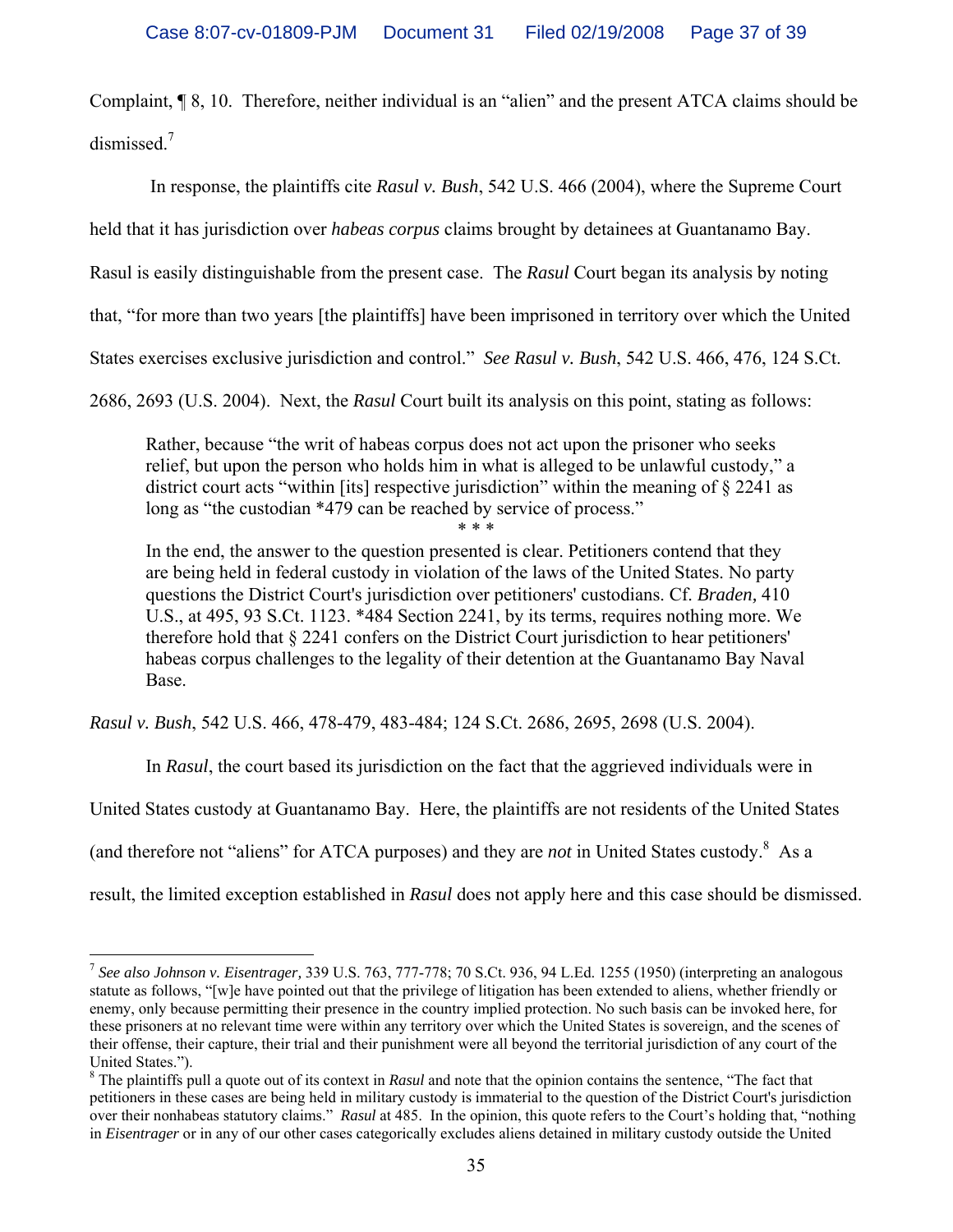## **H. Venue is not proper in this Court.**

 Actions against "foreign states" as defined by the FSIA must be brought in the United States District Court for the District of Columbia, unless the events at issue occurred in the United States. 28 U.S.C. § 1391 (f)(4). As discussed above, the claim against the defendant is a claim against Peru because the defendant was acting in his official capacity as an officer in the Peruvian military carrying out orders which amounted to official policy. Therefore, venue in this District is improper. *Tannenbaum*, 1996 WL 75283 at \*3 (Eastern District of New York was improper venue for action against Israeli officials). *The plaintiffs simply ignore the controlling statute (28 U.S.C. § 1391 (f)(4)) in their reply.* Instead, the defendant asks that the Court apply the law and dismiss this matter.

## **I. The claims brought by the estates of the decedents should be dismissed because they are not alleged to have appeared before this Court through duly-appointed personal representatives on behalf of open estates.**

 The two individual plaintiffs fail to allege in their Complaint that they have actually opened estates and been appointed as personal representatives for all of the deceased on whose behalf they assert claims. Unless and until such time as valid estates are open and personal representatives appointed with legal capacities to maintain such an action - *and* these facts are alleged in the Complaint, the decedents have no standing before this Court and their purported cases should be dismissed.

 Even if the plaintiffs were permitted to amend and correct this defect, amendment would be futile in at least one case. Despite having filed a claim on his behalf, the plaintiffs now admit that neither is a personal representative of decedent Celestino Ochoa Lizarbe. As a result, this claim should be dismissed with prejudice.

States from the "'privilege of litigation.'" *See id*. In other words, *Rasul* held that the mere fact of being in military custody does not deny one the right to bring a lawsuit. However, the Court did rely heavily on the fact that the defendants were in military custody in resolving their *habeas corpus* claims. Finally, the Court in *Rasul* was neither presented with nor decided the issues here: whether the term "alien" in the ATCA includes all foreigners (those who reside outside of the country) as oppose to "aliens" (those who reside in the country, but lack United States citizenship).